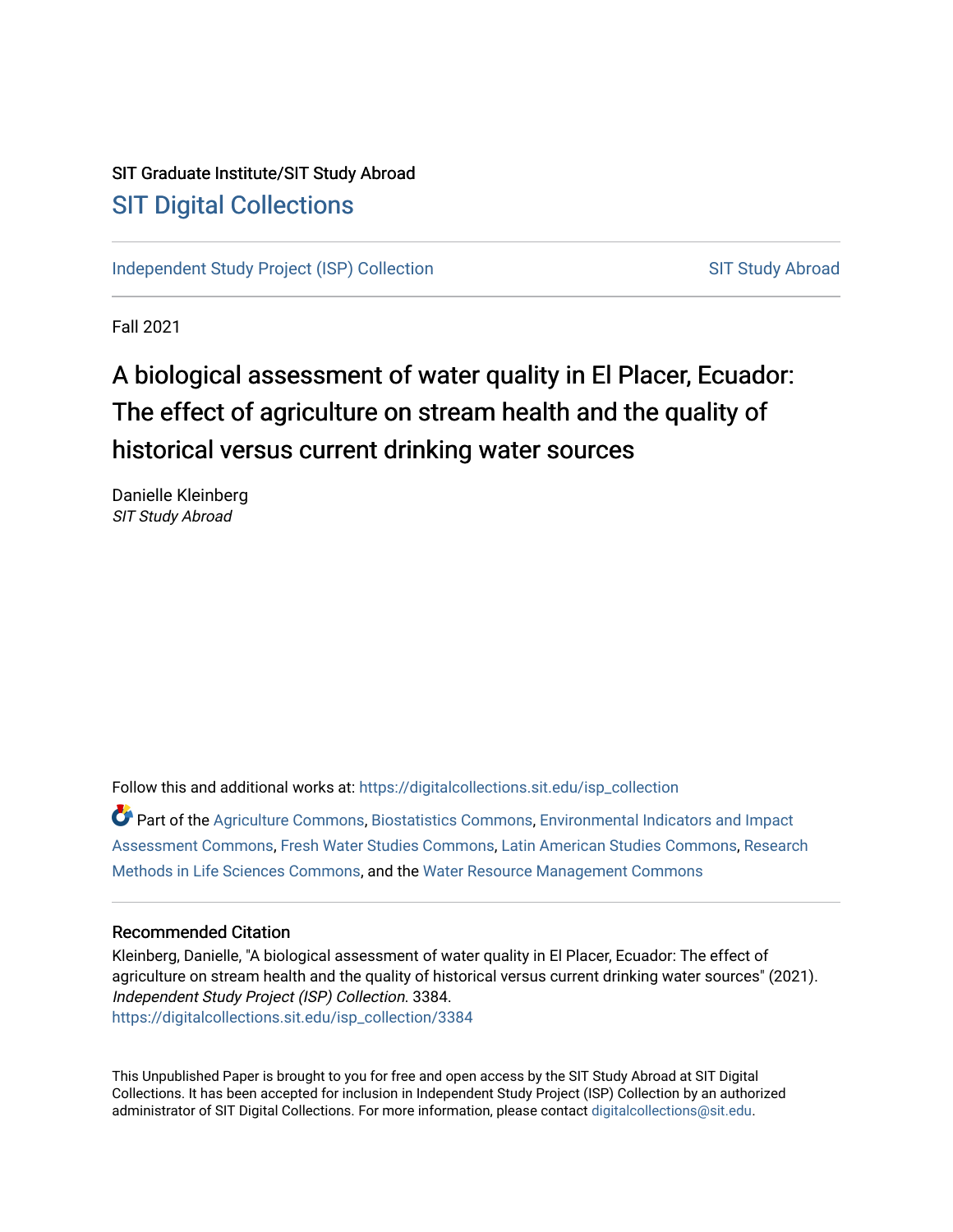A biological assessment of water quality in El Placer, Ecuador:



The effect of agriculture on stream health and the quality of historical versus current drinking water sources

Danielle Kleinberg

Project Advisor: Ana María Ortega Academic Director: Xavier Silva

Gettysburg College Chemistry and Environmental Studies

El Placer, Tungurahua Province, Ecuador, South America

Submitted in partial fulfillment of the requirements for *Ecuador: Comparative Ecology and Conservation*, SIT Study Abroad, Fall 2021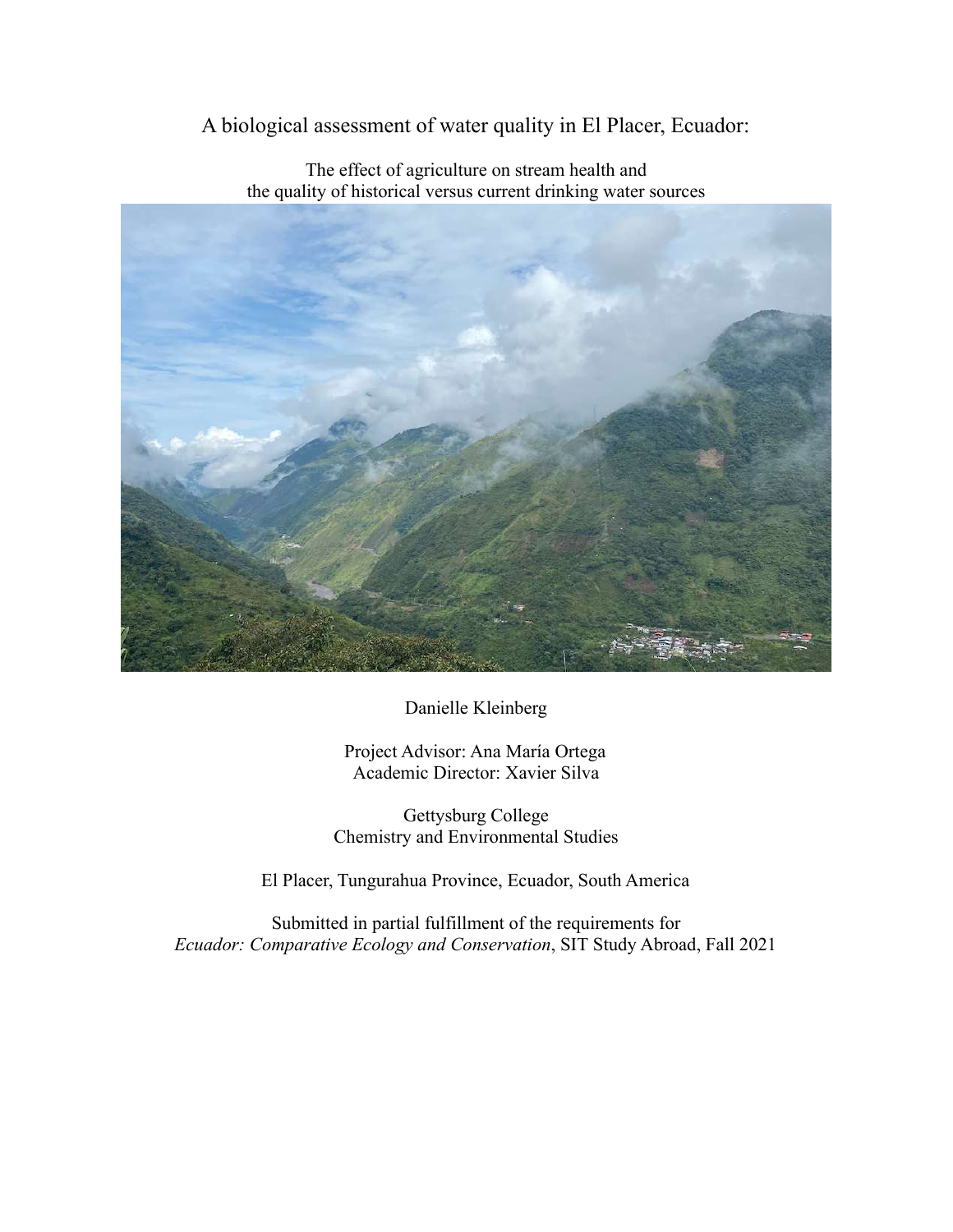#### **Abstract**

Although fresh water is one of Ecuador's most abundant resources, high quality drinking water for its inhabitants is scarce (Wingfield et al., 2021). The most prevalent sources of water pollution in Ecuador are domestic waste, silver and gold mining, oil production, and agricultural chemicals (Buckalew et al., 1997). El Placer, a village located in Tungurahua, Ecuador, is highly dependent on agriculture as a source of income. The first objective of this study was to determine the effect of agriculture on the El Placer's Tía Anita Stream through comparing the water quality at three sites with varying agricultural influence. The second objective was to investigate the quality of El Placer's historical and current drinking water sources. These objectives were carried out through comparison of chemical factors, physical factors, hydromorphological quality, and macroinvertebrate composition at each of the study sites.

Macroinvertebrate and hydromorphological analyses agree that agriculture did have an effect on water quality in the Tía Anita Stream, suggesting that Site 3 (no agricultural influence) had higher water quality than Sites 1 and 2 (both were influenced by agriculture). Chemical analysis did not agree with these biological findings, but suggested that Site 1 had the lowest water quality, whereas Site 2 had the highest water quality. This inconsistency may have been due to physical factors such as stream velocity causing a higher sediment load in Site 1 (EPA, 1997). Macroinvertebrate, hydromorphological, and chemical analyses agree that Site 4, El Placer's historical water source, had moderate water quality. It is important to note that, in the past, Site 4's water quality was likely higher. Macroinvertebrate, hydromorphological, and chemical analyses agree that Site 5, a stream from El Placer's current potable water source, had very good water quality.

*Keywords*: Water quality, potable water, benthic macroinvertebrates, bioindication, agriculture, EPT Index, Andean Biotic Index, BMWP/Col Index, chemical water quality indicators, physical water quality indicators, hydromorphological quality.

#### **Resumen**

Aunque el agua dulce es uno de los recursos más abundantes de Ecuador, el agua potable de alta calidad para sus habitantes es escasa (Wingfield et al., 2021). Las fuentes principales de contaminación del agua dulce en Ecuador son los desechos domésticos, la minería de plata y oro, la producción de petróleo, y los químicos agrícolas (Buckalew et al., 1997). El Placer, una parroquia ubicada en Tungurahua, Ecuador, depende en gran medida de la agricultura como fuente de ingresos. El primer objetivo de este estudio fue determinar el efecto de la agricultura en la Quebrada de Tía Anita de El Placer mediante la comparación de la calidad del agua en tres sitios adyacentes a diferentes usos del suelo. El segundo objetivo fue investigar la calidad de las fuentes de agua potable históricas y actuales de El Placer.

Los análisis de macroinvertebrados e hidromorfológicos coinciden en que la agricultura tuvo un efecto en la calidad del agua en la Quebrada de Tía Anita, lo que sugiere que el Sitio 3 (sin influencia agrícola) tuvo una calidad de agua más alta que los Sitios 1 y 2 (ambos fueron influenciados por la agricultura). El análisis químico no estuvo de acuerdo con estos hallazgos biológicos, pero sugirió que el Sitio 1 tenía la calidad de agua más baja, y que el Sitio 2 tenía la calidad de agua más alta. Esta inconsistencia puede deberse a factores físicos, como la velocidad de la corriente, que provocan una mayor carga de sedimentos. Los análisis de macroinvertebrados, hidromorfológicos, y químicos coinciden en que el Sitio 4, la fuente histórica de agua de El Placer, tenía una calidad de agua moderada. Es importante mencionar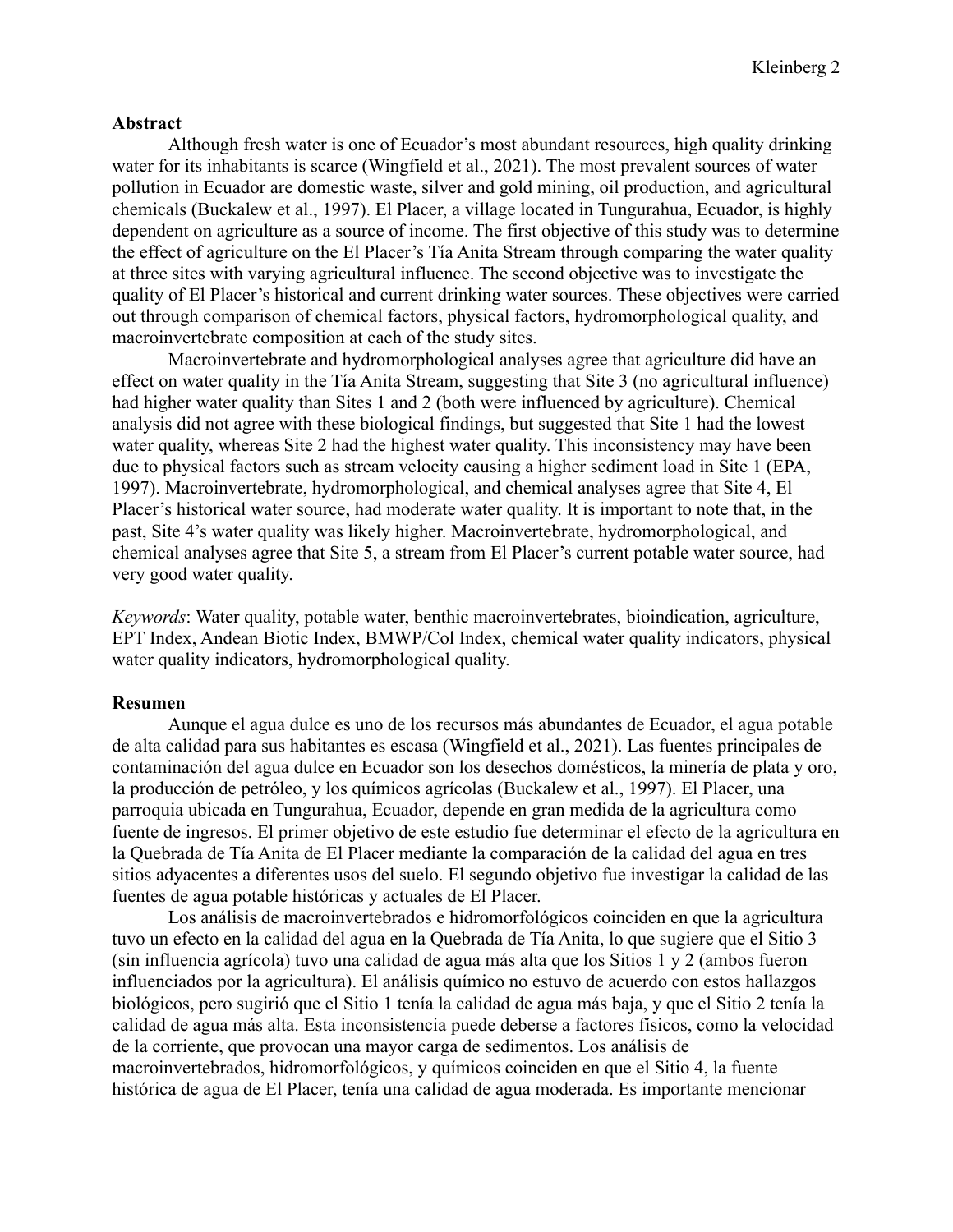que, en el pasado, la calidad del agua del Sitio 4 probablemente era más alta. Los análisis de macroinvertebrados, hidromorfológicos, y químicos coinciden en que el Sitio 5, una quebrada de la actual fuente de agua potable de El Placer, tenía agua de muy buena calidad.

*Palabras Claves*: Calidad del agua, agua potable, macroinvertebrados bentónicos, bioindicación, agricultura, EPT índice, Índice Biótico Andino, BMWP/Col índice, indicadores químicos de calidad del agua, indicadores físicos de calidad del agua, calidad hidromorfológica.

#### **Acknowledgments**

To begin, I would like to thank the people of El Placer for welcoming me into their community and supporting my research with their knowledge and suggestions. I would like to thank my advisor, Ana María Ortega, for her support throughout this entire project. From experimental design to macroinvertebrate identification, her guidance and knowledge helped make this project possible. This project would not have been possible without the support and knowledge of my local guide, Darwin Recalde, a reserve guard for Fundación EcoMinga. He showed me which study sites would best benefit his village, accompanied and encouraged me on hikes to study sites, and even assisted with macroinvertebrate collection. I am also thankful for Jesús and Segundo Recalde who shared their knowledge on El Placer, giving me a better idea of the historical context and social implications of this project. I would also like to recognize my Academic Director, Xavier Silva, for helping with my experimental design and supporting me throughout the project. I would also like to thank Diana Serrano for her constant kindness and immeasurable assistance with the logistics of my study. Lastly, I am indebted to Fundación EcoMinga, and especially Javier Robayo, for suggesting this study site as well as supporting me throughout this project.

#### S**tatement of Ethics**

All necessary permissions for conducting research were attained by academic advisor, Xavier Silva and project advisor, Ana María Ortega. Informal interviews, regarding the use of agricultural chemicals and the history of El Placer's drinking water sources, were conducted with full consent of the interviewee. Macroinvertebrates captured for the purpose of identification were killed with 70% alcohol to minimize suffering. The macroinvertebrate sample size was insignificant compared to the overall local macroinvertebrate community and is therefore unlikely to make a significant ecological impact.

#### **Introduction**

Fresh water is one of South America's most abundant resources. About 30% of our planet's freshwater supply is reserved in three of South America's watersheds: the Amazon, the Parana-Plata, and the Orinoco (United Nations, 2021) .The Amazon Basin alone, the largest river system on the planet, delivers approximately 15% of the global freshwater run-off [\(Wildlife](https://www.zotero.org/google-docs/?broken=pjrXUE) [Conservation Society, 2021\)](https://www.zotero.org/google-docs/?broken=pjrXUE). In terms of rainfall, South America receives an average of 1,600 mm annually -- more than any other continent and over double the global land average (Linacre & Geerts, 1999). Despite high accessibility to fresh water sources, safe drinking water is limited in Latin America. About one third of the population in Latin America does not have sustained access to safe drinking water (United Nations, 2021). Safe and available water, used for drinking, domestic use, food production, and recreational purposes, is vital to public health. In addition,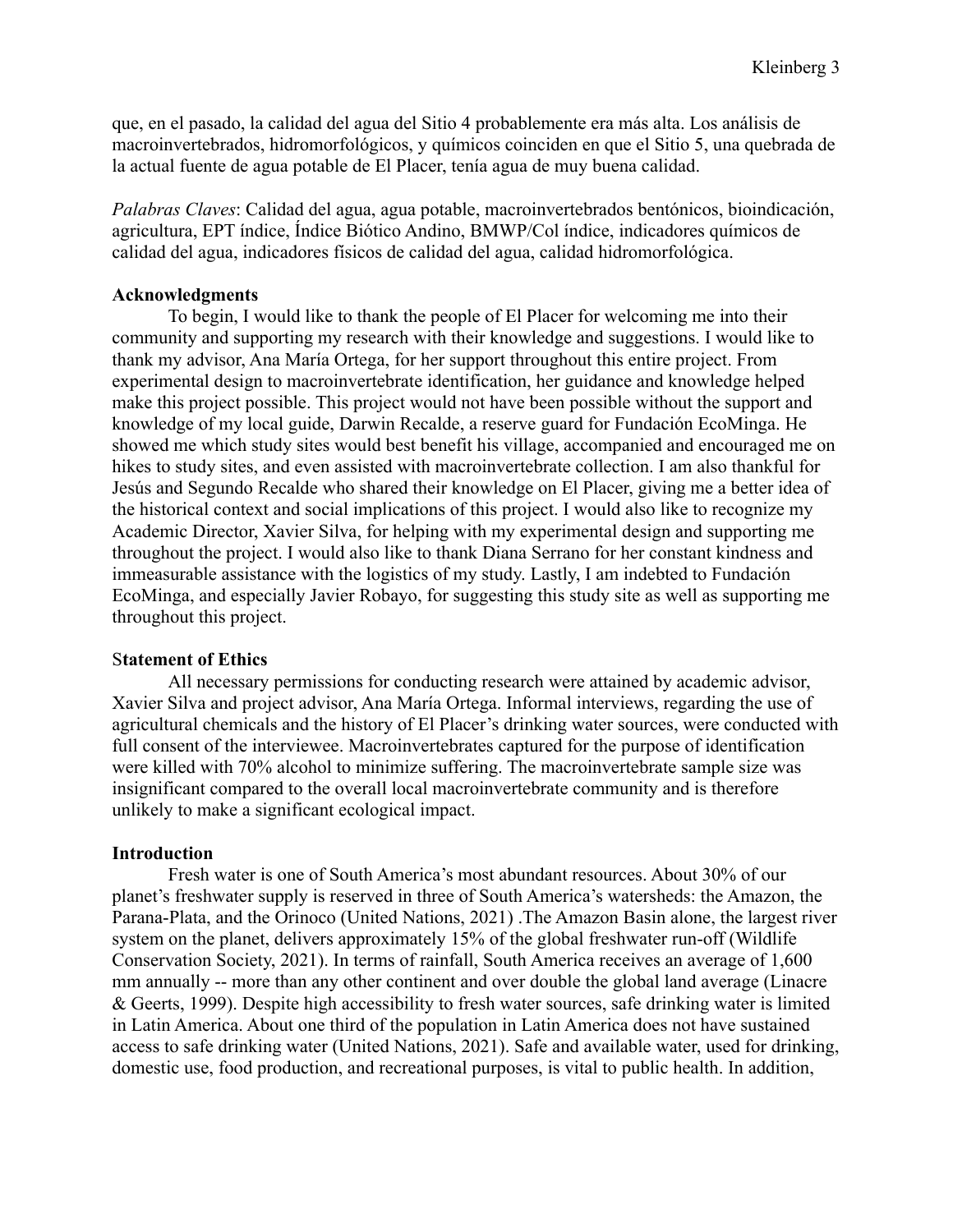improved water supply has been found to boost countries' economic growth and reduce poverty [\(World Health Organization, 2021\)](https://www.zotero.org/google-docs/?broken=QBpAfj).

Even though it is located in the largest river basin in the world and receives an average annual rainfall of 1,200 mm, Ecuador struggles to supply safe and readily available water to its inhabitants (Buckalew et al., 1997). Before Ecuador's 2007 National Development Plan prioritizing water management, the country's fresh water sources were completely contaminated with organic loads and toxic substances (Balicanta, 2020). Despite years of progress in water sanitation, as of 2020, only 73% of the Ecuadorian population has access to standard quality water. Higher quality water resources are even more scarce, accessible to only 68% of Ecuador's population (Wingfield et al., 2021). The most prevalent sources of water pollution in Ecuador are domestic waste, silver and gold mining, oil production, and agricultural chemicals (Buckalew et al., 1997).

#### *The Effect of Agricultural Run-off on Water Quality and Human Health*

Between 2010 and 2014, Ecuador used more than 15,000 metric tons of agricultural chemicals (Deknock et al., 2019). Pesticides, a class of agrichemicals including fungicides, insecticides, herbicides, and rodenticides, are used to protect plants and humans from various diseases (Nicolopoulou-Stamati et al., 2016). Fertilizers, used to increase the speed of plant growth as well as the quantity of food produced, are necessary in order to feed the world population (Frontiers for Young Minds, 2021). Although these chemicals help to boost Ecuador's economy through increasing food production and exports, they accumulate in the natural environment. In fact, the majority of pesticides never even reach their target, but sink into the surrounding environment (Deknock et al., 2019). Fertilizers, which contain high levels of nitrogen and phosphorus to support plant growth, are often not fully utilized by plants. Excess fertilizer flows into surrounding bodies of water, a process known as run-off, increasing nitrogen and phosphorus levels in river water (*Sources and Solutions*, 2021). An imbalance of these nutrients in freshwater can lead to excess plant growth and decrease water quality. A build-up of these chemicals can lead to hypoxia, a water condition where oxygen levels are too low to sustain aquatic life. Affecting the bottom fauna first, hypoxia works its way up through the trophic cascade, eventually affecting all the entire aquatic ecosystem (NOAA, 2021). Furthermore, deforestation from agricultural activity reduces hydromorphological quality through effects on structure and naturalness of vegetation on riverbank, continuity of riverbank, connectivity of riparian vegetation with other adjacent/nearby landscape elements, and naturalness of the river channel (Encalada et al., 2011).

Run-off of agrichemicals into potable water sources can have a detrimental effect on human health. Depending on the type of chemical, duration of exposure, and individual health status, acute and chronic health effects can occur (Nicolopoulou-Stamati et al., 2016). Exposure to agrichemicals can lead to lung damage, chemical burns, infant methemoglobinemia, and acute and chronic neurotoxicity (Weisenburger, 1993). Due to its devastating effect on both the environment and human health, agricultural pollution of freshwater sources should be a top priority of study.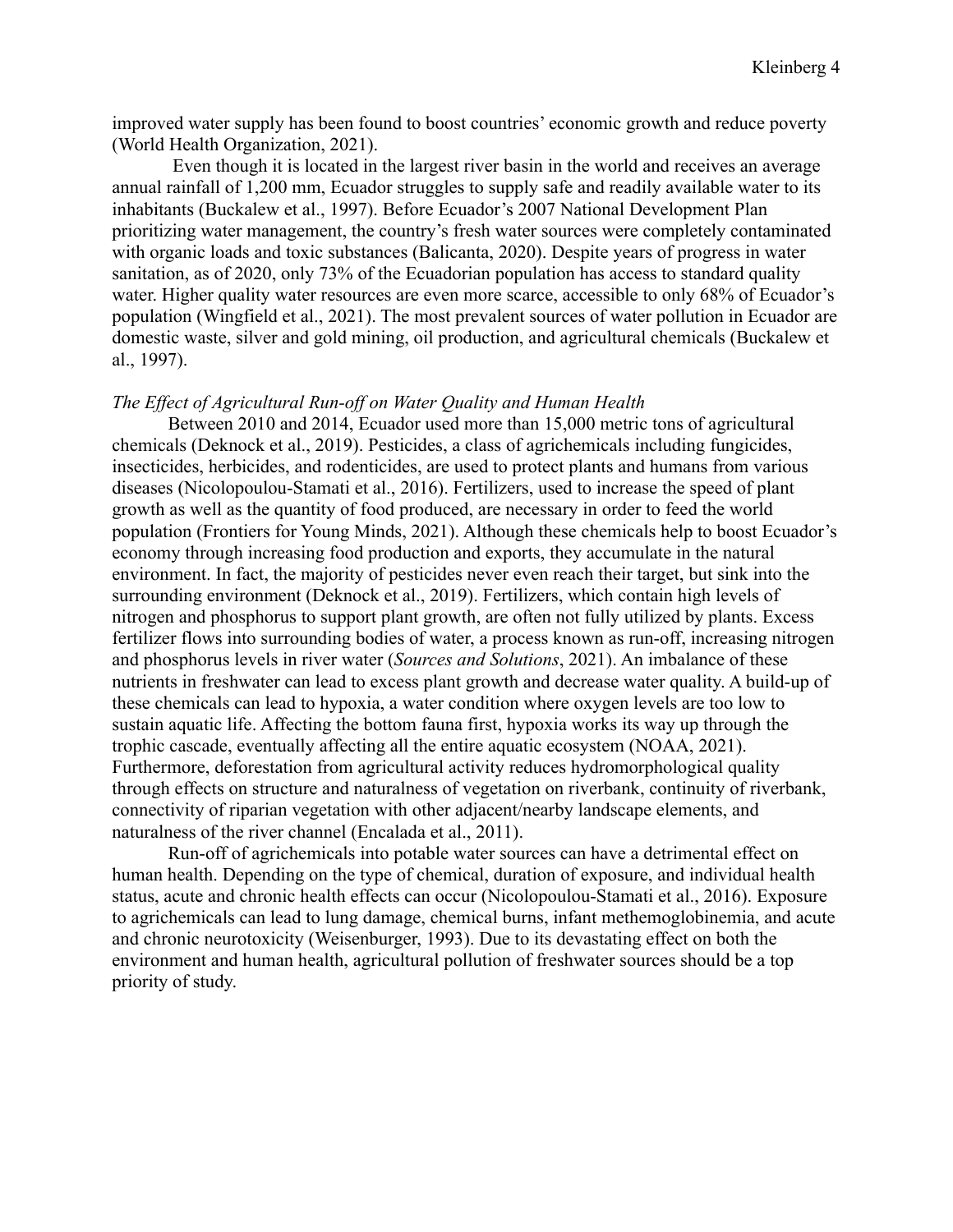#### *Indicators of Water Quality*

Macroinvertebrates refer to organisms without backbones that are visible to the human eye. Benthic, "bottom-dwelling", refers to the habitat of these macroinvertebrates -- they live in leaf litter, on rocks, and in sand of aquatic ecosystems. Benthic macroinvertebrates include small aquatic organisms such as snails, crabs, worms, and beetles, as well as the aquatic larvae of insects (*Indicators: Benthic Macroinvertebrates*, 2021). Macroinvertebrates serve as useful bioindicators because they respond to human changes of the physical and chemical conditions of their habitats. Due to evolutionary adaptations to environmental conditions, macroinvertebrates vary in their tolerances to environmental disturbances. **Photo 1.** Macroinvertebrates from the pollution-sensitive



order Trichoptera, family Leptoceridae.

Some orders of macroinvertebrates are more sensitive to contamination than others (Photo 1). The relative abundance of highly-sensitive orders provides insight into water quality. Several indices exist that assign scores to different macroinvertebrate families based on their tolerance to pollution; the sum of family scores at a given study site can indicate its water quality. Furthermore, bioassessments of macroinvertebrate populations are favored because these organisms are almost universally found in freshwater ecosystems, collection methodology is well-defined, and there are countless resources for identification (Stark et al., 2001).

Along with macroinvertebrate composition, hydromorphology of the river's surrounding ecosystem is also an important indicator of water quality. At times, even if a water source is chemically and physically high quality, the surrounding environment can negatively affect the ecosystem. Alteration of the natural river channel affects biological communities and reduces diversity. Factors such as continuity, connectivity, and naturalness of the riverbank can be qualitatively assessed and can contribute to conclusions of water quality (Encalada et al., 2011).

Chemical indicators, such as pH, total dissolved solids (TDS), electrical conductivity (EC), and oxidation-reduction potential (ORP) can also give insight into water quality. The acidity or basicity of a solution, pH, can indicate accumulation of agrichemicals. Agrichemicals with bicarbonates and carbonates increase the basicity of water through bonding to hydrogen ions from water, creating basic hydroxide. In contrast, agrichemicals high in ammonium increase water acidity though donating a hydrogen ion to water, creating acidic hydronium ions (Dickson, 2017). High levels of TDS, the total concentration of solids in water, can indicate that harmful contaminants, such as iron, manganese, sulfate, bromide and arsenic, may have been added to the water through runoff and wastewater discharges (Safe Drinking Water Foundation, 2021). Although EC, the measure of the ability of a solution to conduct an electrical current, does not give insight into the pollution source, elevated EC values can indicate pollution due to higher levels of dissolved salts (*School of Geography*, 2021). ORP measures the ability of a freshwater source to break down waste products, such as pollutants and decomposing matter. Higher ORP values indicate higher concentrations of dissolved oxygen. Since this oxygen is used to cleanse the river of contaminants, higher ORP values generally indicate higher quality water (James, 2004).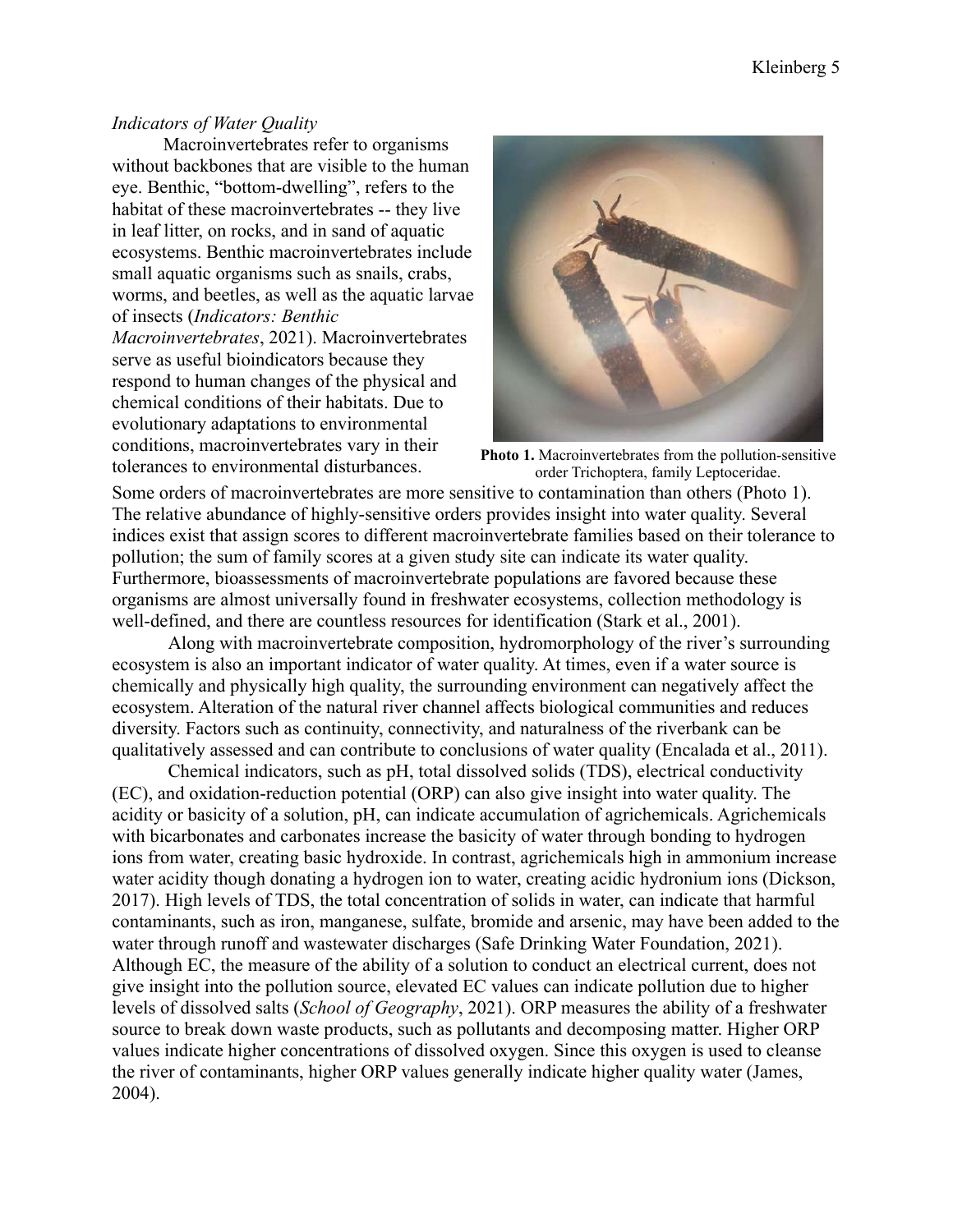In addition, physical variables, such as temperature, velocity, and discharge are important in assessing the quality of freshwater systems. In terms of temperature, dissolved oxygen (DO) is more soluble in cold water than in warm water. In polluted areas with lower levels of DO, warmer temperatures may exacerbate the deficiency, leading to the suffocation of sensible organisms. Stream velocity is also important to the health of aquatic communities. High stream velocities may make it difficult for benthic organisms to hold to their substrate. Slow stream velocities limit aerations and, therefore, dissolved oxygen quantities; they also limit the stream's potential to carry sediments. At a given velocity, depth and width can be used to calculate discharge, another physical indicator of water quality. Rivers with higher dischargers can receive pollution with little effect, whereas smaller streams have less capacity to dilute and degrade wastes (EPA, 1997).

#### *Site Overview: El, Placer, Ecuador*

This study will take place in El Placer, a small village located in Tungurahua, Ecuador. El Placer was established in 1971 and has a population of about 420 residents. Located in the eastern Andean cloud forest, the slopes surrounding this village have fertile soils perfect for agriculture. Agriculture is the principal source of income for the village; the most popular products are naranjilla, tree tomato, blackberry, and mandarin (J. Recalde, Personal Communication, December 5, 2021).

Little is known about the effect of agriculture on El Placer's water quality. In a previous unpublished macroinvertebrate study of El Placer's Chinchín River, it was found that agriculture caused light levels of chemical pollution. In addition, it was found that agriculture impacted the stream bank architecture, nutrient retention, presence of microhabitats, water temperature, and stream depth (Chang, 2019). Since agriculture is vital to El Placer's economy, further studies regarding its effect on water quality would benefit the village. In terms of El Placer's drinking water sources, water is currently delivered to the village from a natural source on the nearby mountain, Nueva Libertad. Before 2006, water came from a closer natural source across from the main road, Vía a Baños. Macroinvertebrate studies regarding water quality in El Placer's historical and current potable water sources have not been completed previously, so information regarding the quality of these water sources would be important for the village.

The objectives of this study are twofold. The first objective is to determine the effect of agriculture on the Tía Anita Stream through comparing the water quality at three sites with varying agricultural influence. The second objective is to investigate the quality of El Placer's historical and current drinking water sources.

The first objective will be carried out through comparison of chemical factors, hydromorphological quality, and macroinvertebrate composition at each of the study sites. Physical factors will be measured to indicate water quality differences independent of agricultural influence between sites. The second objective will be carried out through the comparison of chemical factors, physical factors, hydromorphological quality, and macroinvertebrate composition. In terms of the agricultural comparison, it is hypothesized that the most downstream site of the Tía Anita Stream, located near a naranjilla grove, will have the lowest water quality due to the accumulation of agrichemicals and agricultural deforestation. This predicted effect of agrichemical accumulation would be reflected by low scores in macroinvertebrate water quality indices, high values for TDS and EC, a low value for ORP, and a non-neutral pH in the agricultural sites. The predicted effect of agricultural deforestation would be reflected in lower hydromorphological quality in agricultural sites. Site 3, the upstream Tía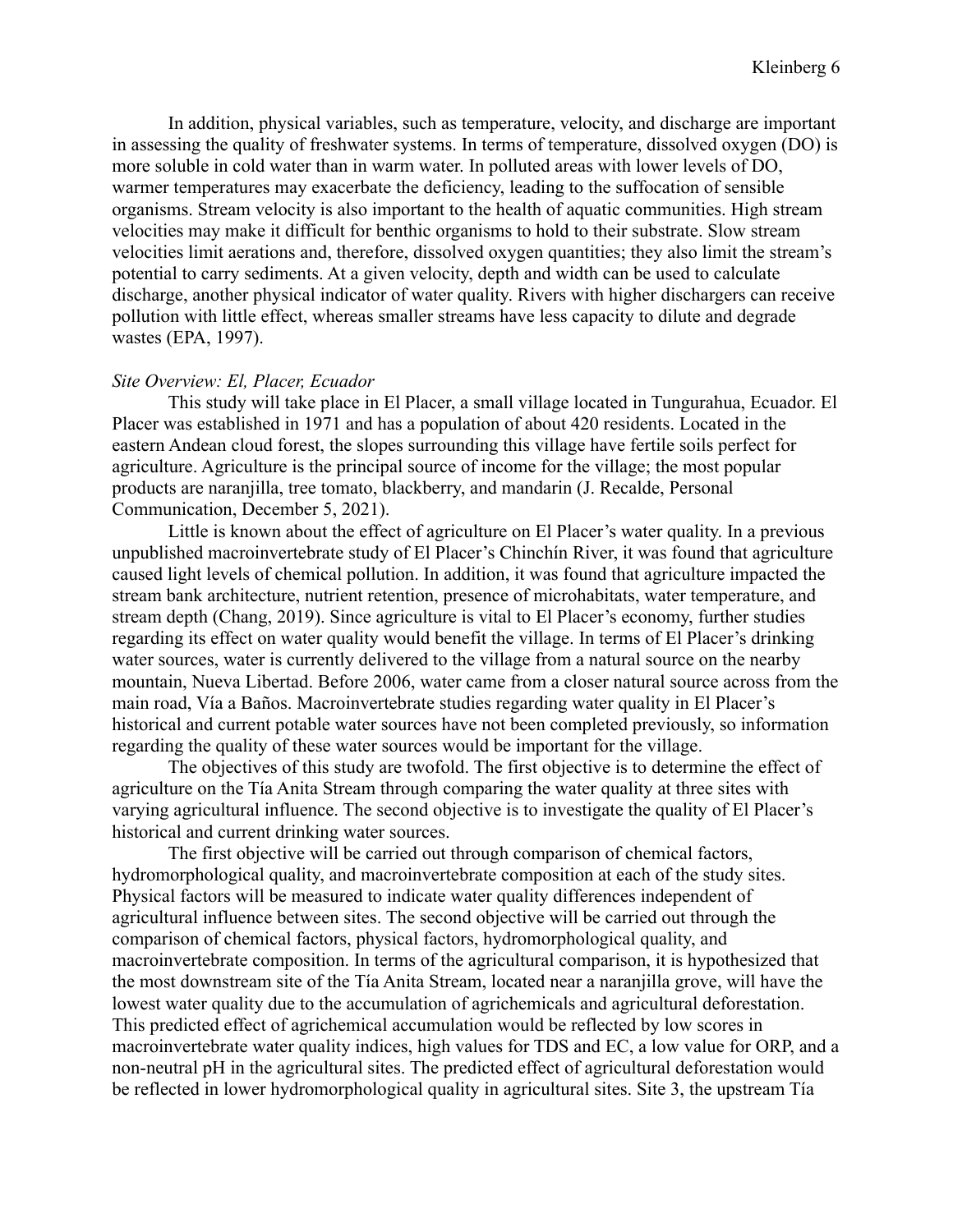Anita Stream site located in secondary forest, is hypothesized to have the highest water quality out of the three Tía Anita Stream sites, as reflected by optimal values for macroinvertebrate indices, TDS, EC, ORP, pH, and hydromorphological quality.

#### **Materials and Methods**

#### *Site Description: El Placer*

El Placer is located along the Pastaza River, a large tributary to the Marañón River with headwaters in the Andean highlands (Bernal, 2011). Although this river contains an immense quantity of fresh water, it is not utilized by the village due to high levels of contamination from the neighboring city of Baños. The Chinchín River, a tributary to the Pastaza, is another large source of freshwater in close proximity to the community. Its main uses include recreation, washing dogs, and drinking for those working in the field. Along with several small tributaries, there are three main streams that contribute to the Chinchín River: Tía Anita Stream, Amarilla Stream, and Cascada Fantasma Stream. Water from these streams is utilized for irrigating agricultural plots as well as providing water to livestock. While working in the field, farmers often drink from these streams as well. It is estimated that approximately 12 workers drink from the Tía Anita Stream regularly. One family uses stream water from the Tía Anita Stream as drinking water for their home (J. Recalde, Personal Communication, December 5, 2021).

When the village was first established in 1971, nearby freshwater sources were utilized for drinking water. The two main historical water sources are located across the main road, Vía a Baños. In the year 2006, these water sources were depleted due to the San Francisco Hydroelectric Project, which constructed tunnels under El Placer in order to supply water to the Pastaza River's Agoyán Dam. Currently, the 100 families in El Placer receive their potable water through pipes coming from the Nueva Libertad Mountain. On this mountain, there are three natural sources of surface water that are combined and distributed to the village. Although there is no formal protection of these water sources, their steep slopes naturally protect them through making it impossible for agricultural activity to occur in the surrounding areas. In the past, there have not been concerns with the protection or regulation of these water sources (J. Recalde, Personal Communication, December 5, 2021).

#### *Site Description: Study Sites*

In order to investigate the effect of agriculture on water quality in the Tía Anita Stream, water quality in the following three sites were compared:

Site 1 is located at an altitude of 1544 meters, the lowest altitude of the three sites. Although its direct surroundings are secondary forest, it is about 100 meters from a naranjilla grove (Photo 2). Fungicides, insecticides, and herbicides are applied every three weeks to the hybrid species of naranjilla. Every two years, the location of the grove shifts slightly, so it is possible that in the past the grove was closer to the stream. **Photo 2.** Naranjilla groves near Site 1 of Tía Anita Stream.

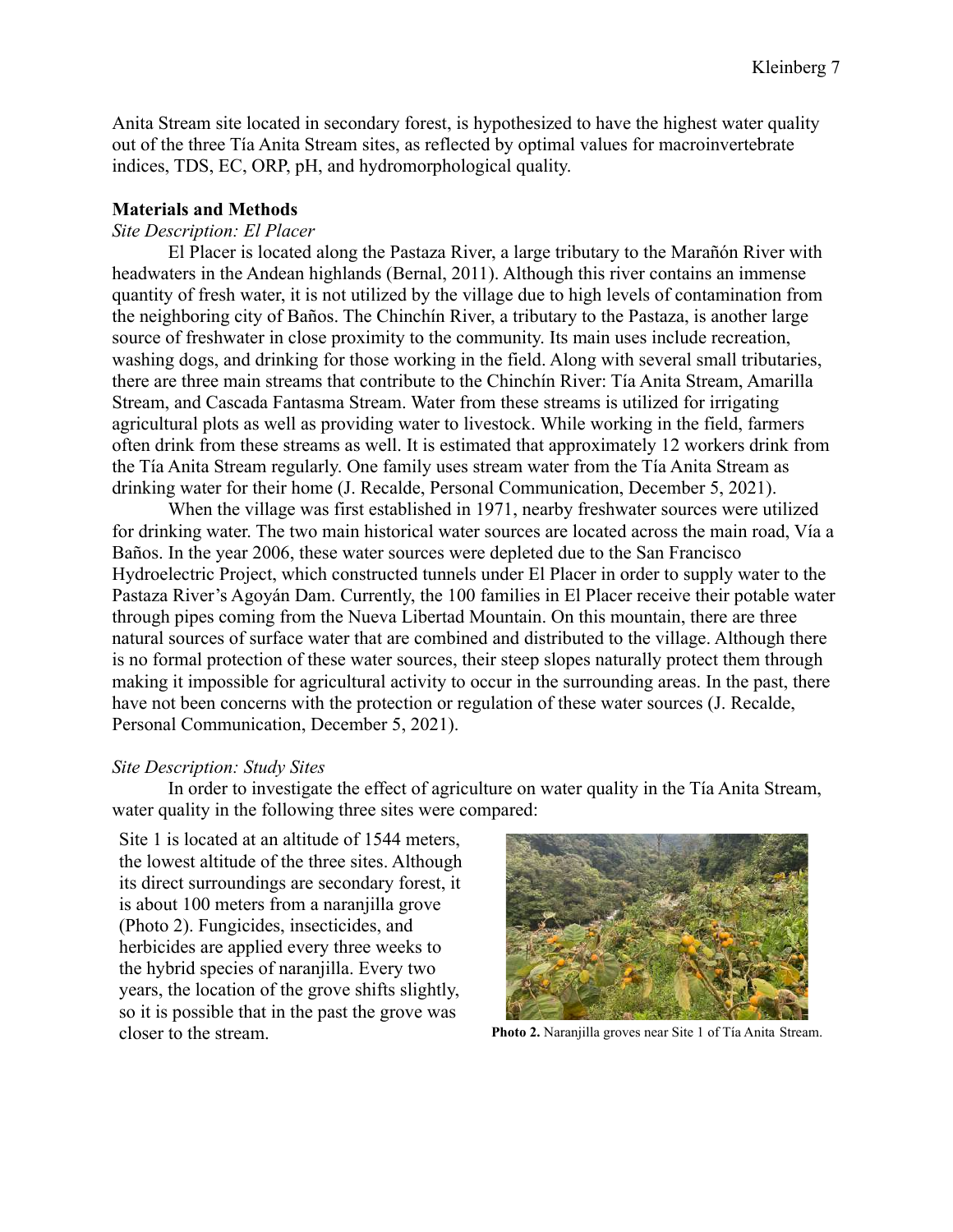

**Photo 3.** Tree tomato groves near Site 2 of Tía Anita Stream.

Site 2 is located at an altitude of 1745 meters. One side of this site is covered in tree tomato groves, while the other side is secondary forest (Photo 3). Fungicides and insecticides are applied monthly to the tree tomate grove, whereas herbicides are applied every two months.

Site 3 is located at an altitude of 1754 meters, the highest altitude of the three sites. This site is surrounded completely with secondary forest (Photo 4). There are no signs of alteration in the surrounding environment, except for a small path leading to the stream.



**Photo 4.** Site 3, secondary forest site of Tía Anita Stream.

In order to investigate drinking water quality in El Placer historically and currently, the two sites were chosen:

Site 4 is El Placer's historical drinking water source (Photo 5). It is located at an altitude of 1540 meters. This site is directly off the main road, Vía a Baños, and adjacent to a mandarin grove. Water flow in this stream was depleted almost completely after the San Francisco Hydroelectric Project.



**Photo 5.** Site 4, El Placer's historical water source.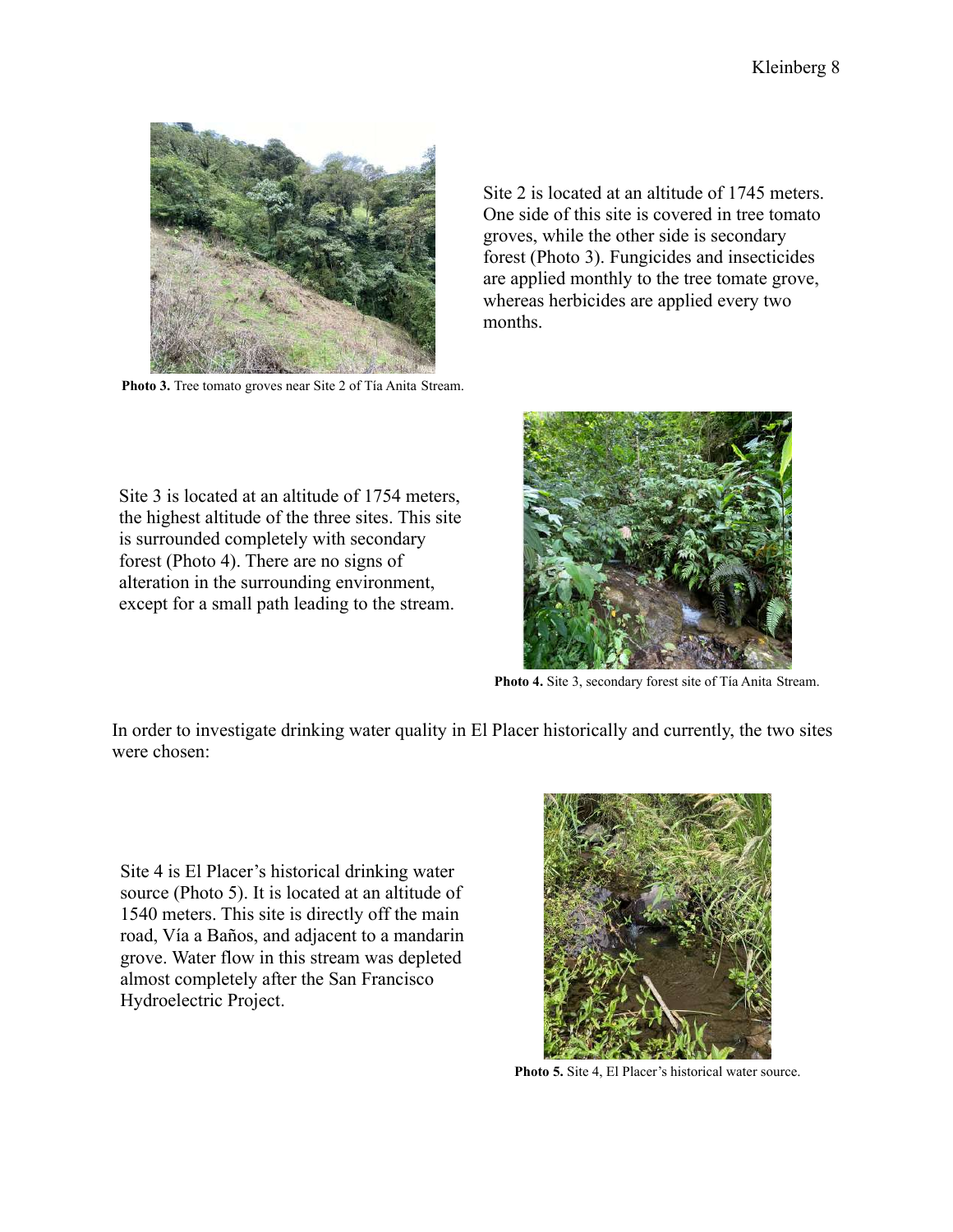

Site 5, part of El Placer's current drinking water source, is located at an altitude of 1692 meters. This site is a stream from one of the three natural water sources that are combined in order to supply El Placer with water. The pipes that bring this water to the village are visible in Photo 6. Located on the steep slopes of Nueva Libertad Mountain, Site 5 is surrounded completely with secondary forest.

**Photo 6.** Site 5, El Placer's current water source.

A map of all study sites can be seen below (Figure 1):



**Figure 1.** Map of study sites, mapped using Google Earth Pro.

### *Data Collection*

At each study site, physical, chemical, and biological data were collected. In terms of physical data, velocity was measured through averaging three trials of time it took for an object to travel a specified distance (between 1 and 2 meters, depending on the study site). In addition,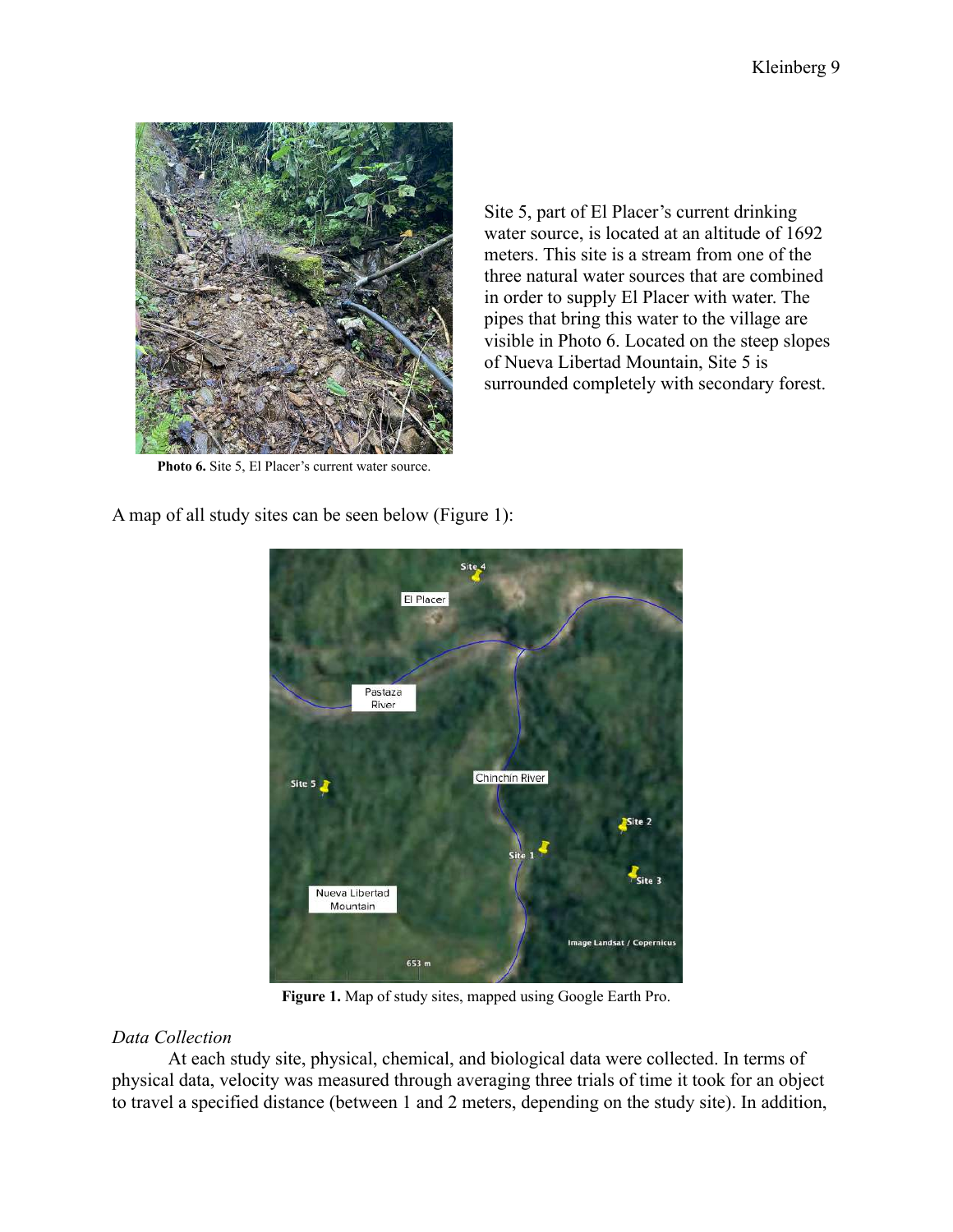the width of the stream was measured at the widest point, and the depths at various points along overall width were measured in order to create a cross-section of the stream. The value for the cross-sectional area at each site was calculated using the formula for the area of a trapezoid:

1)  $\frac{(a+b)h}{2}$ 

where *a* and *b* are are the depths on either side of the region and *h* is the width of the region. All trapezoidal areas within a cross-section were summed to calculate the total cross-sectional area. Through multiplying the velocity and the total cross-sectional area, the discharge was calculated for each site.

In terms of chemical measurements, a water quality meter (Multifunction Model C-600) was used to measure water temperature, pH, total dissolved solids (TDS), electrical conductivity (EC), and oxidation-reduction potential (ORP). Chemical variables were measured in four different areas at each study site and averaged. For each measurement, time was given for the instrument to calibrate. SenSafe® John's Copper Check disposable test strips were used to estimate concentration of dissolved  $Cu^{+1}/Cu^{+2}$ . At each site, 2 test strips were used and averaged.

To assess the biological quality of each study site in its entirety, the Hydromorphological Quality Index (HQI) was utilized, which uses surrounding vegetation as a bioindicator (Appendix A). Through adding the scores of several criteria, a total score is obtained for each study site. Based on its HQI value, a site's water quality can be classified as excellent, good, moderate, or bad (Table 1). In addition, the surrounding half hectare of each study site was identified (primary forest, secondary forest, agricultural area, etc.) and described.

| <b>Total Score</b> | <b>Hydromorphological Quality</b> |  |  |  |
|--------------------|-----------------------------------|--|--|--|
| >35                | Excellent                         |  |  |  |
| 29-35              | Good                              |  |  |  |
| $20 - 28$          | Moderate                          |  |  |  |
| $10-19$            | Bad                               |  |  |  |

**Table 1.** Hydromorphological quality based on total score (Encalada et al., 2011)

Along with biologically assessing the area, macroinvertebrates present in the water were collected to serve as bioindicators of water quality. Using a square-framed surber net, macroinvertebrates were collected along 10 meter stretches of each study site. At each site, six samples were taken with different benthic substrates in order to ensure representative sampling. Two samples were taken in each of the following substrates: rock, sand, and leaf litter. At each site, sampling began downstream in order to not disturb future samples. The protocol for macroinvertebrate collection for each sample was as follows:

- 1. The suber net\* was placed on the bottom of the stream and for 3 minutes while the substrate was aggressively disturbed. Any larger rocks were rubbed.
- 2. The contents of the net were placed onto a collecting tray and macroinvertebrates were sorted out of the debris into petri dishes based on morphospecies using tweezers and sifters.
- 3. The samples were preserved in a 70% solution of alcohol.

\*At Site 5, flow was not strong enough to use the surber net for collection, so macroinvertebrates were collected manually for 2.5 hours.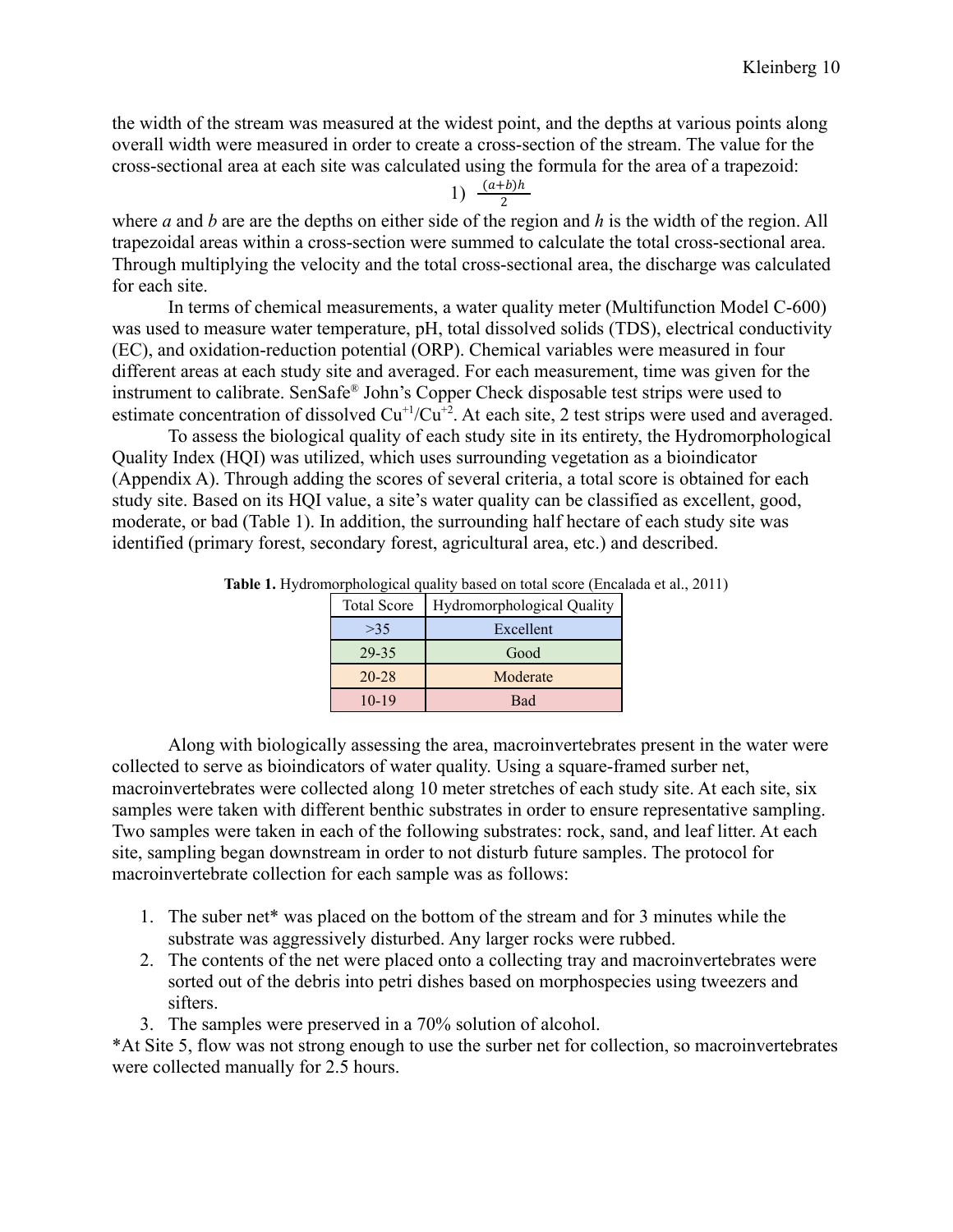Macroinvertebrates were identified down to the family ex-situ using a hand lens and three macroinvertebrate identification guides (Encalada et al., 2011; Andino et al., 2017; Pérez, 1996). When necessary, a stereo microscope with 10x magnification was used to identify families.

#### *Data Analysis*

The following three biotic indices were used in order to draw conclusions from the macroinvertebrate composition: Ephemeroptera, Plecoptera and Trichoptera (EPT), Andean Biotic Index (ABI), Biological Monitoring Working Party Colombia (BMWP/Col).

The EPT Index estimates water quality using the presence of the macroinvertebrate orders Ephemeroptera, Plecoptera and Trichoptera. These orders are very sensitive to pollutants, so their relative abundance at each site can be used to compare water pollution at each site. EPT is expressed as a percentage of the individuals in the sensitive orders over the total individuals found (Carrera & Fierro, 2001). Based on its EPT value, a site's water quality can be classified as very good, good, standard, or bad (Table 2).

| EPT        | Water Quality |
|------------|---------------|
| 75-100%    | Very Good     |
| 50-74%     | Good          |
| 25-49%     | Standard      |
| $0 - 24\%$ | <b>Bad</b>    |

**Table 2.** Water quality classifications based on EPT value (Carrera & Fierro, 2001).

The ABI is a family-level water quality index specific to the Andean Region, designed for altitudes greater than 2000 meters above sea level (Encalada et al., 2011). ABI assigns scores, within the range of 1-10, to families and orders based on their specific tolerance to contamination (Appendix B). Lower scores are assigned to the least sensitive families that have a high tolerance to pollution, whereas higher scores are assigned to more sensitive families with a low tolerance to pollution. Through adding the scores of each family/order found, the total ABI for a particular site can be calculated. Based on its ABI, a site's water quality can be classified as very good, good, standard, or bad (Table 3).

**Table 3**. Water quality classifications based on ABI value (Encalada et al., 2011).

| ABI       | Water Quality |
|-----------|---------------|
| >96       | Very Good     |
| 59-96     | Good          |
| $35 - 58$ | Standard      |
|           | <b>Bad</b>    |

Similar to the ABI, a score for the BMWP/Col Index is obtained through summing the individual scores of all families present. Individual families receive scores, within the range of 1-10, based on their pollution tolerance levels and knowledge on distribution and abundance (Appendix C). Similar to the ABI, pollution-tolerant families receive low scores and pollution-intolerant families receive high scores (Bueñano et al., 2018). Through adding the scores of each family found, the total BMWP/Col for a particular site can be calculated. Based on its BMWP/Col, a site's water quality can be classified as good, acceptable, doubtful, critical, or very critical (Table 4).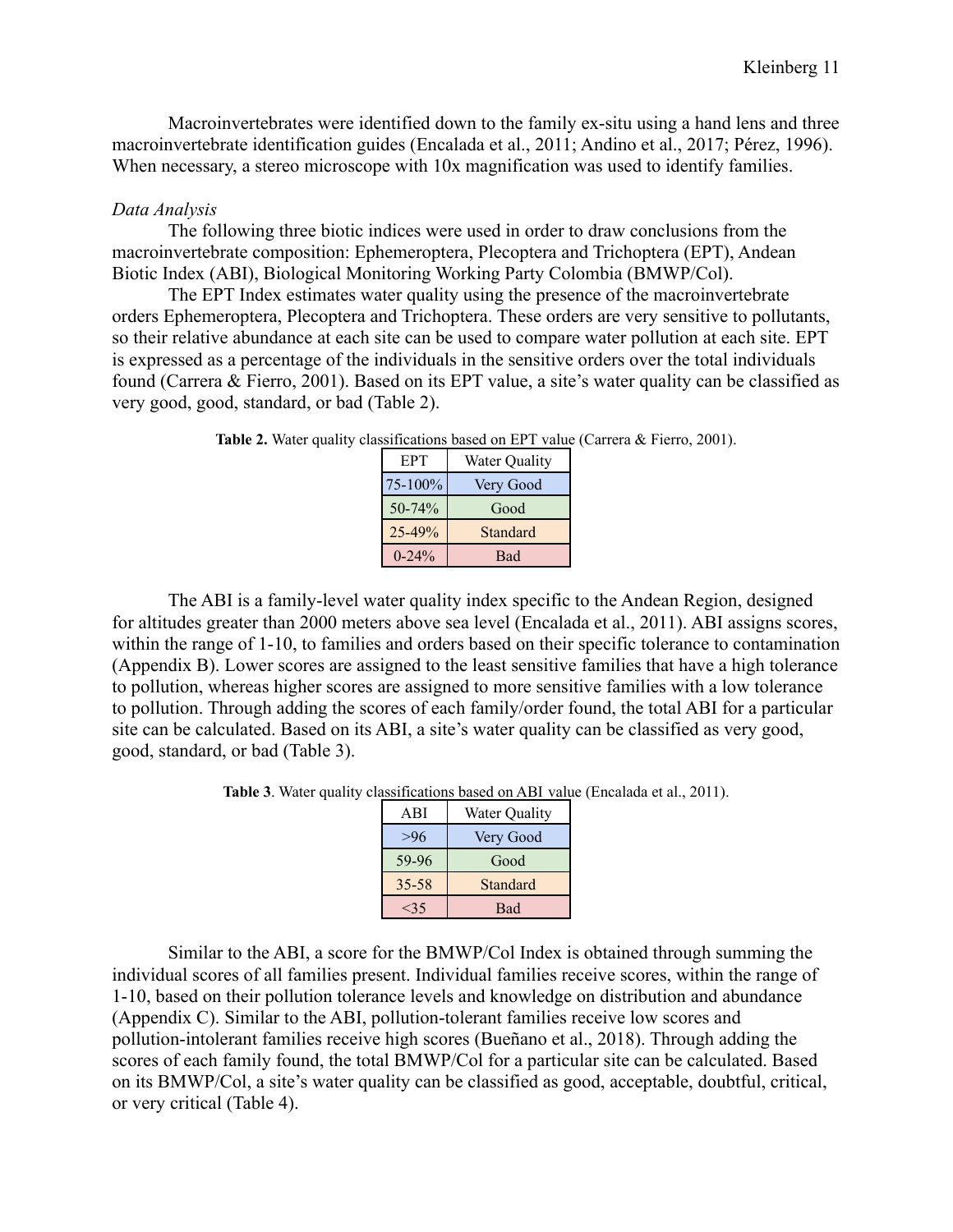| <b>BMWP/Col</b> | Water Quality | Description             |
|-----------------|---------------|-------------------------|
| $>120, 101-120$ | Good          | Clean or very clean     |
| 61-100          | Acceptable    | Lightly contaminated    |
| $36 - 60$       | Doubtful      | Moderately contaminated |
| $16-35$         | Critical      | Very contaminated       |
| 15              | Very Critical | Strongly contaminated   |

**Table 4**. Water quality classifications based on BMWP/Col (Bueñano et al., 2018).

Using the program iNext, two family accumulation curves were created - one based on sample size, and the other based on sample coverage. In addition, a sample completeness curve was created in order to determine if sampling was representative. A numerical value for estimated sample coverage, also obtained from iNext, was tabulated.

#### **Results**

*Physical and Chemical Data*

Graphical representations of the cross-sectional areas of each study site can be seen Figures 2-5. Cross-sectional area was not measured at Site 5 due to very limited water flow.



**Figure 4.** Cross-sectional area of Site 3.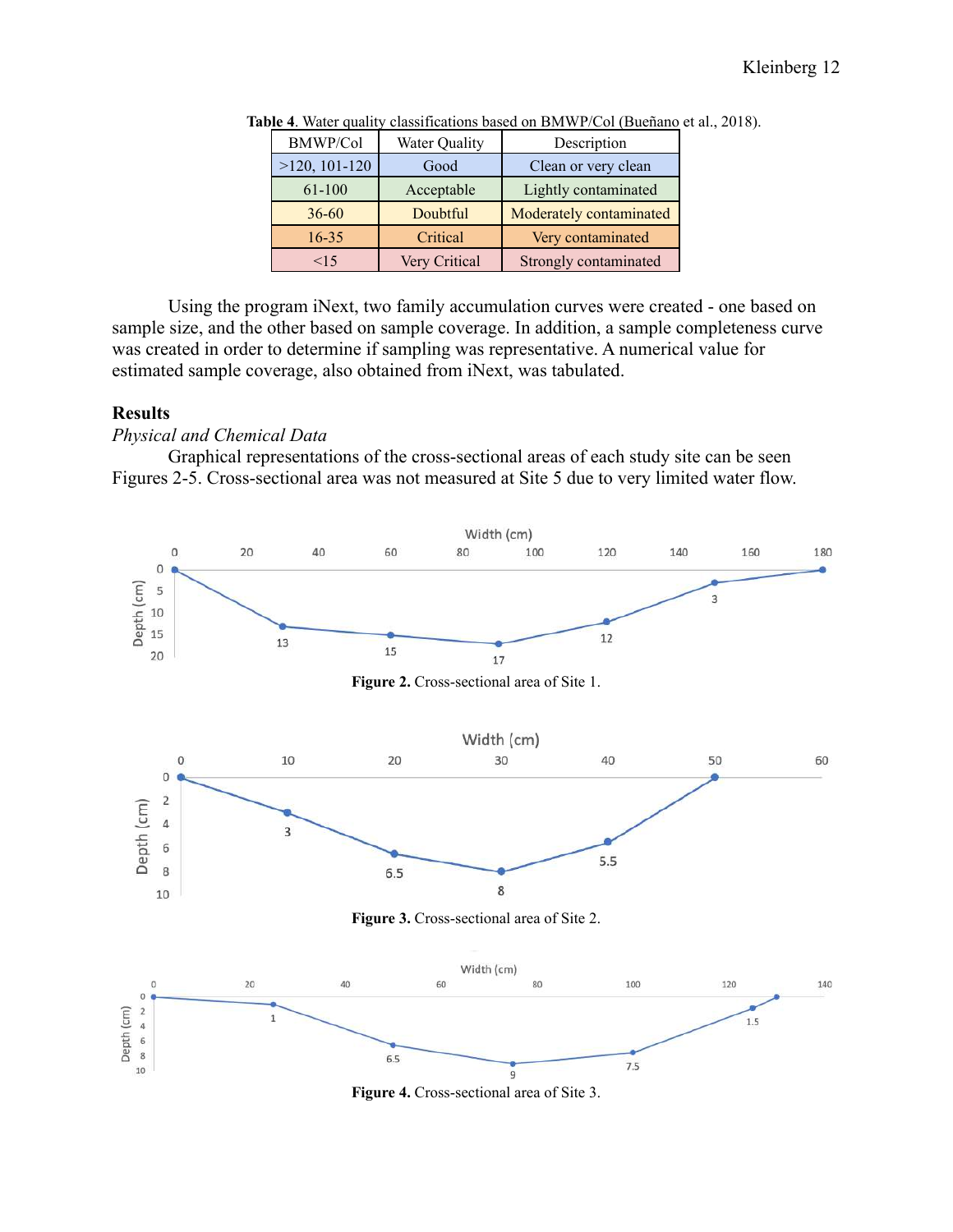

**Figure 5.** Cross-sectional area of Site 4.

Values for the cross-sectional area of each study site, calculated using Formula 1, can be seen in Table 5. Out of Sites 1-4, Site 1 had the largest cross-sectional area at 1800 cm<sup>2</sup>, whereas Site 4 had the lowest cross-sectional area at 161 cm<sup>2</sup>.

| Site | Cross-Sectional Area $(cm2)$ |
|------|------------------------------|
|      | 1800                         |
|      | 230                          |
|      | 623                          |
|      | 161                          |

|  | Table 5. Cross-sectional area at each study site. |  |  |  |
|--|---------------------------------------------------|--|--|--|
|  |                                                   |  |  |  |

Velocity at each study site can be found in Table 6. Velocity was not measured at Site 5 due to very limited water flow. Site 1 had the highest velocity at 47.5 cm/s, whereas Site 4 had the lowest velocity at 12.0 cm/s.

|      | ut ouver blue.  |
|------|-----------------|
| Site | Velocity (cm/s) |
|      | 47.5            |
|      | 25.7            |
|      | 36.1            |
|      | 12.0            |

| Table 6. Velocity at each study site. |  |  |
|---------------------------------------|--|--|
|                                       |  |  |

Through multiplying the velocity and cross-sectional area at each study site, the discharge was calculated (Table 7). Site 1 had the highest discharge at 85,500 cm<sup>3</sup>/s, whereas Site 4 had the lowest discharge at  $1,939$  cm<sup>3</sup>/s.

Note. Each value is an average of three trials.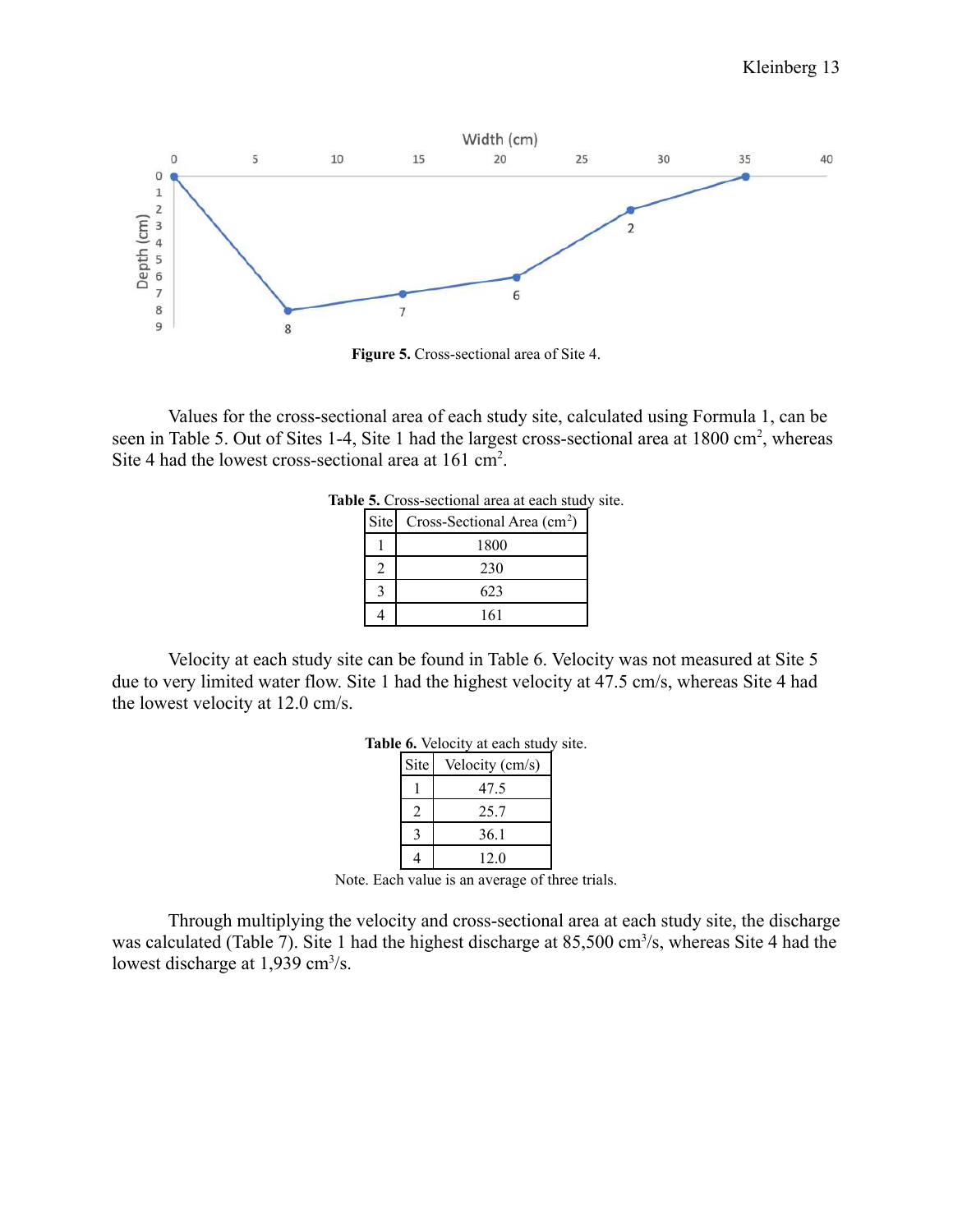| Site | Discharge $\text{cm}^3\text{/s}$ ) |
|------|------------------------------------|
|      | 85,500                             |
|      | 5,901                              |
|      | 22,480                             |
|      | 1.939                              |

**Table 7.** Discharge at each study site.

Chemical measurements at each site can be seen in Table 8. The temperature range across all sites was  $1.8^{\circ}$ C, with the highest in Site 4 (18.4 $^{\circ}$ C), and the lowest in Site 2 (16.6 $^{\circ}$ C). The range of pH across sites was 0.28, with the highest in Site 3 (7.23) and the lowest in Site 2 (6.95). TDS had a range of 39 ppm, with the highest in Site 5 (85 ppm) and the lowest in Site 2 (46 ppm). EC, with a range of 78 uS/cm, was correlated with TDS with the highest in Site 5 (171 uS/cm) and the lowest in Site 2 (93 uS/cm). ORP had a range of 300 mV, with the highest at Site 2 (382 mV) and the lowest at Site 4 (82 mV). Concentrations of  $Cu^{+1}/Cu^{+2}$  at all sites were between 0 and 0.05 ppm.

| THOIC OF CHUMMON MICHOICHOMO ON CHUM DIGGIT DICE. |                           |      |           |              |         |  |  |
|---------------------------------------------------|---------------------------|------|-----------|--------------|---------|--|--|
| Site                                              | Temperature $(^{\circ}C)$ | pH   | TDS (ppm) | $EC$ (uS/cm) | ORP(mV) |  |  |
|                                                   | 17.7                      | 7.09 | 62        | 125          | 197     |  |  |
|                                                   | 16.6                      | 6.95 | 46        | 93           | 382     |  |  |
|                                                   | 16.9                      | 7.23 | 58        | 117          | 314     |  |  |
|                                                   | 18.4                      | 7.07 |           | 102          | 82      |  |  |
|                                                   | 16.8                      | 6.99 | 85        |              | 327     |  |  |

**Table 8.** Chemical measurements at each study site.

Note. Each value is an average of four trials

#### *Hydromorphological Quality Index*

Using the criteria Appendix A, a HQI score was assigned to each site. The scores for each criteria and the total score for each site can be seen in Table 9. The ranges of

hydromorphological quality based on total score can be seen in Table 1. Site 3 was the only site with excellent hydromorphological quality. Site 5 had good hydromorphological quality, Sites 1 and 2 had moderate hydromorphological quality, while Site 4 had bad hydromorphological quality.

**Table 9.** Scoring for Hydromorphological Quality Index. Blue indicates "excellent" quality, green indicates "good" quality, orange indicates "moderate" quality, while red indicates "bad" quality.

| Criteria                                                                                | Site 1 | Site 2         | Site 3 | Site 4 | Site 5 |
|-----------------------------------------------------------------------------------------|--------|----------------|--------|--------|--------|
| Structure and naturalness of vegetation on riverbank                                    | 3      | າ              |        |        |        |
| Continuity of riverbank                                                                 | 3      | 3              | 5      | っ      |        |
| Connectivity of riparian vegetation with other adjacent or nearby landscape<br>elements | 3      | $\overline{2}$ | 5      |        |        |
| The presence of trash and debris                                                        | 4      | $\overline{4}$ | 5      | 5      |        |
| Naturalness of river channel                                                            |        | 4              |        | 3      |        |
| Substrate composition                                                                   |        | 4              | 4      |        |        |
| Velocity and depth of the river                                                         |        | $\overline{2}$ | 3      |        |        |
| Elements of heterogeneity                                                               |        | 3              | 4      | ↑      |        |
| <b>Total Score</b>                                                                      | 27     | 24             | 36     | 18     | 30     |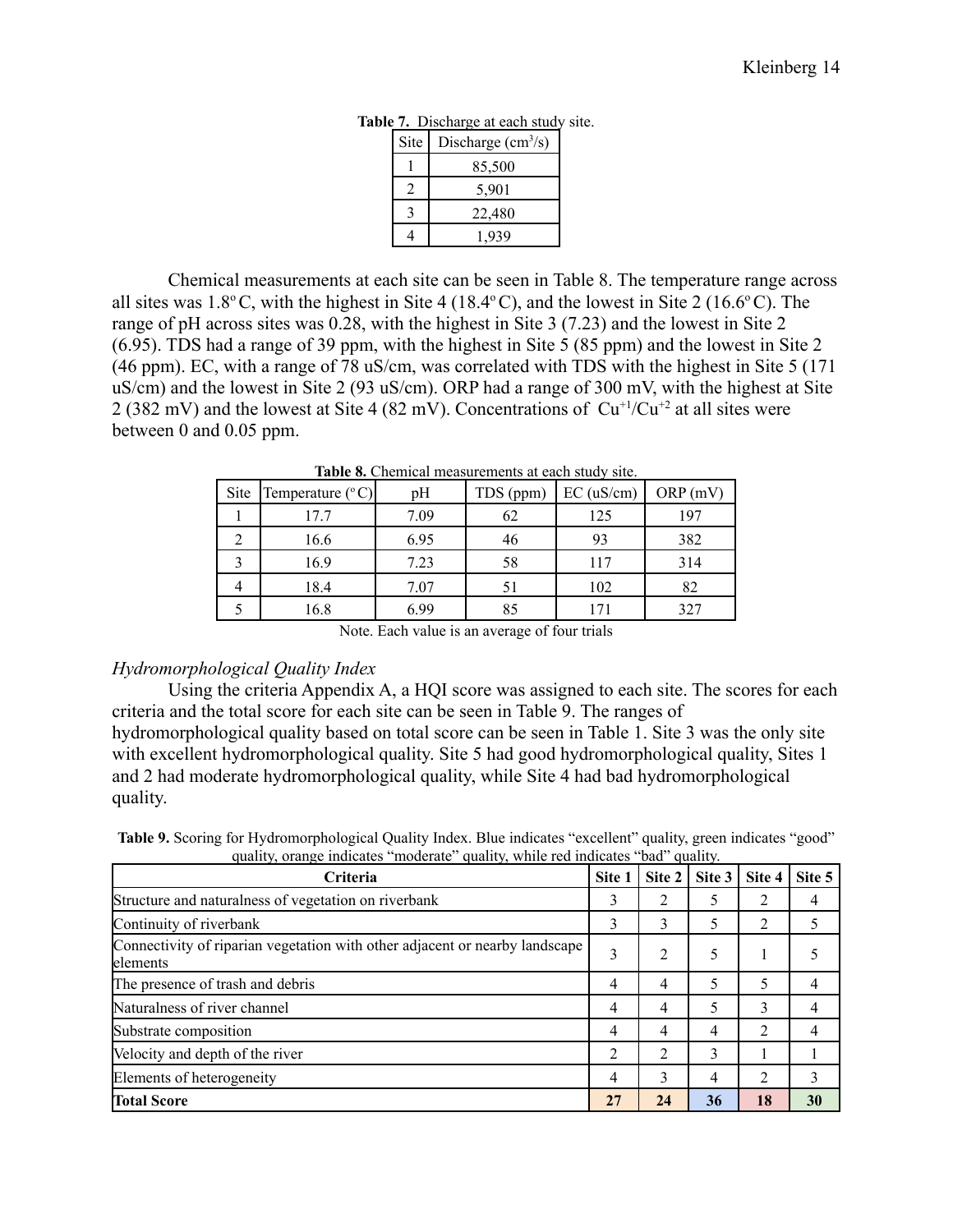#### *Benthic Macroinvertebrate Composition*

In total, 878 individuals were found across 13 different orders. In Site 5, the most individuals, orders, and families were found. In Site 4, the least individuals, orders, and families were found (Table 10). Photos of each order can be found in Appendix D.

| Site   Number of Individuals   Order Richness | <b>Family Richness</b> |
|-----------------------------------------------|------------------------|
| 169                                           |                        |
| 156                                           |                        |
| 203                                           | 24                     |
|                                               |                        |
| 264                                           |                        |

**Table 10.** Individuals, orders, and families found at each study site.

Order abundance across sites can be seen in Figure 6. Diptera was the most abundant order with 175 individuals, followed by Ephemeroptera with 170 individuals, and Trichoptera with 151 individuals. Order composition of each study site can be found in Appendix D. Family composition at each study site can be found in Appendix E.



**Figure 6.** Order abundance at each study site. Total individuals found in each order decreases from left to right.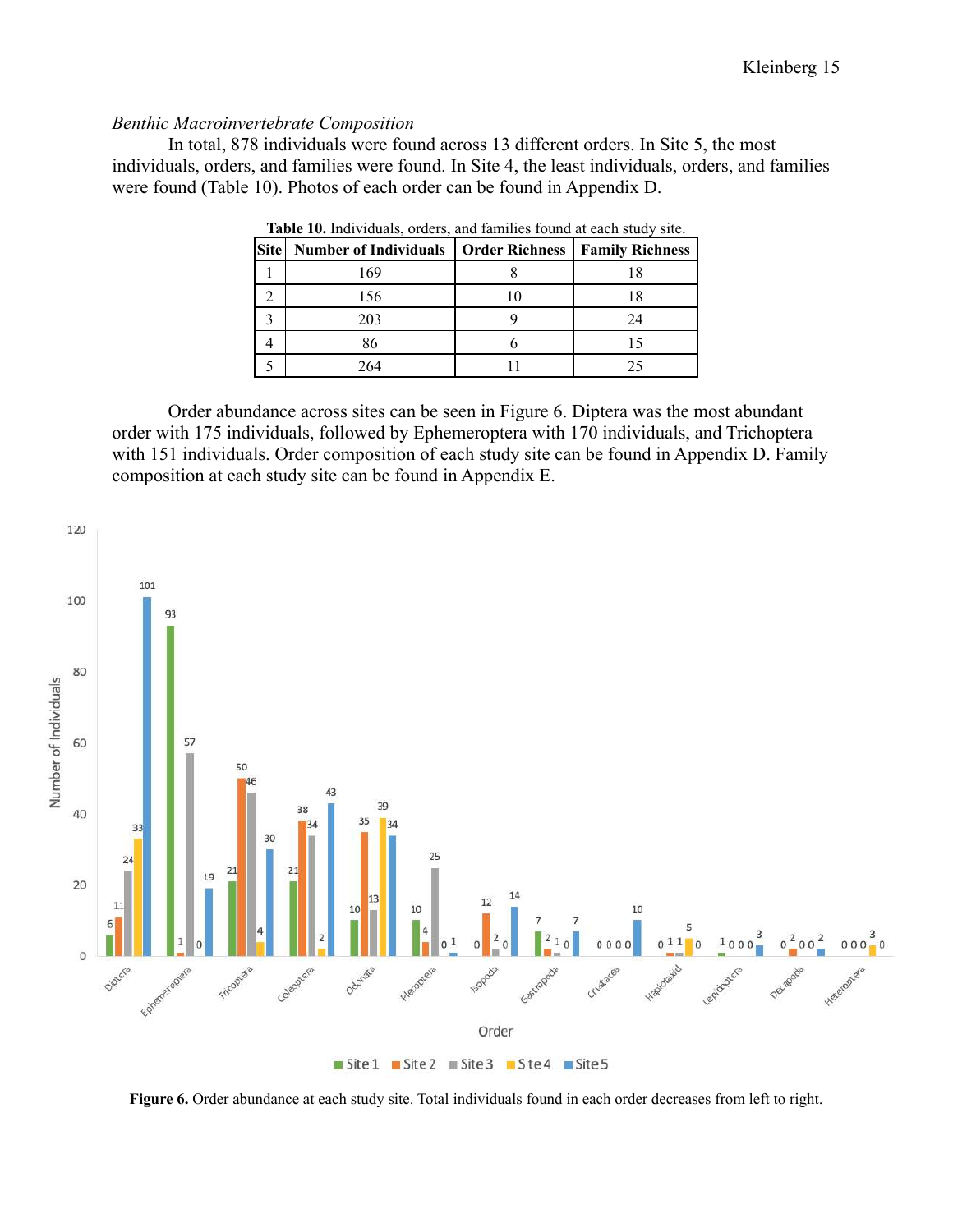#### *Ephemeroptera, Plecoptera and Trichoptera Index (EPT)*

Table 11 shows the EPT score for each site. No sites scored "excellent" quality based on the EPT Index. Sites 1 and 3 were classified as "very good" quality. Site 2 was classified as "standard" quality, while Sites 4 and 5 were classified as "bad" quality. The ranges of EPT can be seen in Table 2.

| Site           | EPT(%) |
|----------------|--------|
|                | 73.3   |
| $\overline{2}$ | 35.3   |
| 3              | 63.1   |
| 4              | 4.7    |
| $\varsigma$    | 18.9   |

**Table 11.** EPT scores for each site. Green indicates "very good" quality, yellow indicates "standard" quality, while red indicates "bad" quality.

#### *Andean Biotic Index (ABI)*

Table 12 shows the ABI score for each site. Based on the ABI, Sites 1, 3, and 5 were classified as "excellent" quality, while Sites 2 and 4 were classified "very good" quality. The ranges of ABI can be seen in Table 3. Calculations for the ABI can be found in Appendix F.

**Table 12.** ABI scores for each site. Blue indicates "excellent" quality,

| while green indicates "very good" quality. |      |     |  |  |
|--------------------------------------------|------|-----|--|--|
|                                            | Site | ABI |  |  |
|                                            |      | 117 |  |  |
|                                            | 2    | 88  |  |  |
|                                            |      | 141 |  |  |
|                                            |      | 75  |  |  |
|                                            |      |     |  |  |

#### *Biological Monitoring Working Party Colombia Index (BMWP/Col)*

Table 13 shows the BMWP/Col score for each site. Sites 1, 2, 3, and 5 were all classified as "good" according to the BMWP/Col Index. Site 4 was classified as "acceptable". The ranges of BMWP/Col can be seen in Table 4. Calculations for the BMWP/Col Index can be found in Appendix G.

> **Table 13.** BMWP/Col scores for each site. Blue indicates "good" quality, while green indicates "acceptable" quality.

| Site | <b>BMWP/Col</b> |
|------|-----------------|
|      | 126             |
| 2    | 107             |
| 3    | 154             |
| 4    | 89              |
|      | 134             |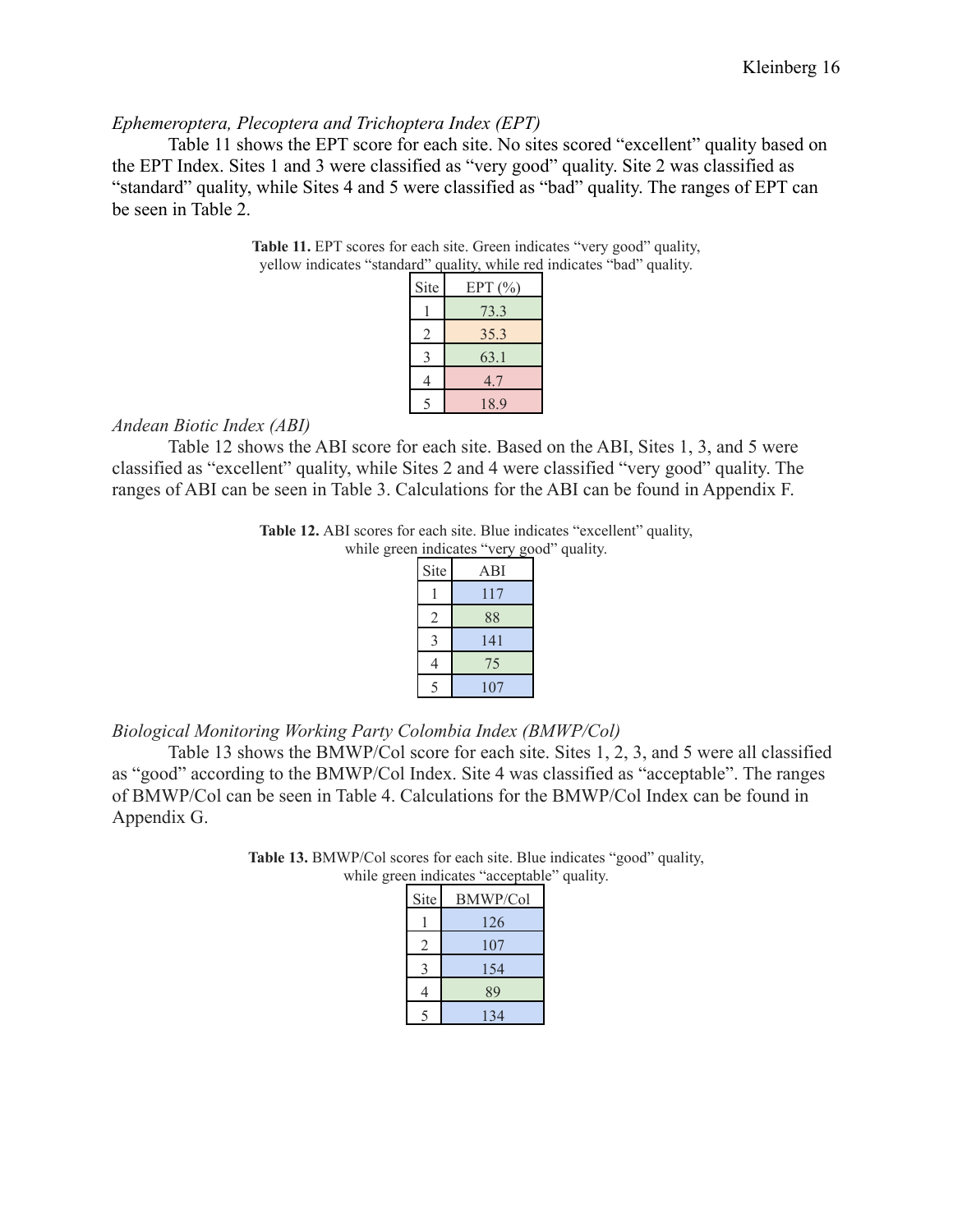#### *Sample Coverage Statistical Analysis*

As seen in Figure 7, Sites 3 and 4 had the highset family diversity, and it is not expected to increase much with a higher sample size. Sites 1 and 2 had lower family diversities, but family diversity was still not expected to increase much with a higher sample size in these sites. In contrast, with more sampling in Site 4, family diversity is projected to increase significantly. As seen in Figure 8, all sites had a high sample coverage. The lowest sample coverage was Site 4 at 93.1%, while the highest sample coverage was Site 1 at 97.7% (Table 14). In terms of family accumulation based on sample coverage, it is clear that as sample coverage approaches 1, family diversity increases at an increasing rate for each of the five sites (Figure 9).



**Figure 7.** Family accumulation curve for each site, extrapolating family diversity based on sample size. Created using iNext.



**Figure 8.** Sample completeness curve for each site. See Table 14 for each site's estimated sample coverage. Created using iNext.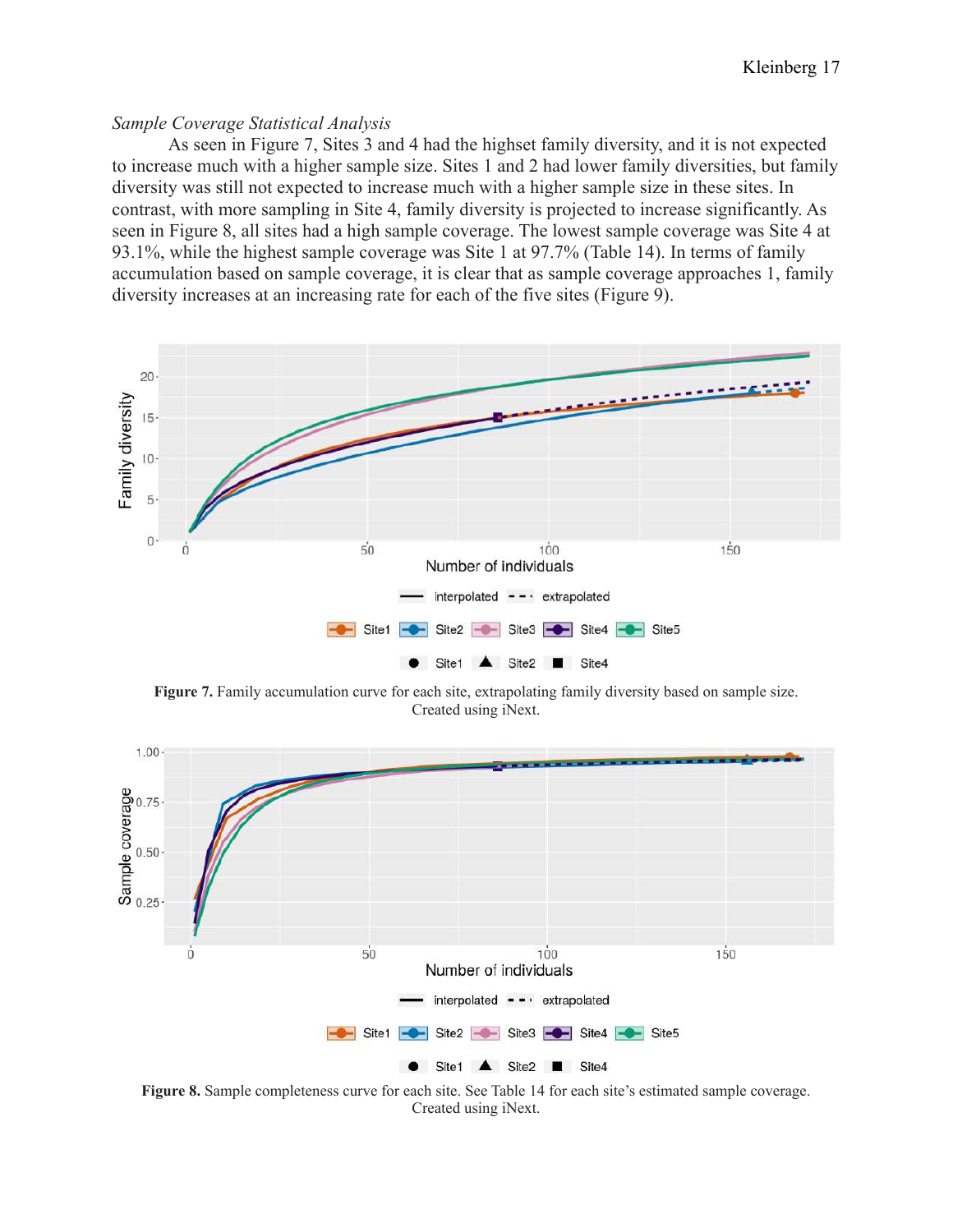| <b>Site</b> | Sample Coverage (%) |
|-------------|---------------------|
|             | 97.64               |
|             | 95.55               |
| κ           | 971                 |
|             | 93.08               |
|             | 97 72               |

**Table 14.** Estimate of sample coverage at each site derived from Figure 8. Calculated using iNext.



**Figure 9.** Family accumulation curve for each site, extrapolating family diversity based on sample coverage. Created using iNext.

#### **Discussion**

#### *Effect of Agriculture on Tía Anita Stream*

The first objective was to determine the effect of agriculture on the Tía Anita Stream through comparing the water quality at three sites with varying agricultural influence. Site 1, the most downstream Tía Anita Stream site located near the naranjilla grove, was hypothesized to have the lowest water quality out of the three Tía Anita Stream sites due to the accumulation of agrichemicals and agricultural deforestation, as reflected by poor values for macroinvertebrate indices, TDS, EC, ORP, pH, and hydromorphological quality. Site 3, the upstream Tía Anita Stream site located in secondary forest, was hypothesized to have the highest water quality out of the three Tía Anita Stream sites as reflected by optimal values for macroinvertebrate indices, TDS, EC, ORP, pH, and hydromorphological quality.

Using hydromorphology as an indicator of water quality, Site 3 had the highest water quality, which is consistent with the hypothesis. In the HQI, Site 3 scored "excellent", whereas Sites 1 and 2 scored "moderate". Specifically, Sites 1 and 2 were lacking in the following criteria: structure and naturalness of vegetation on riverbank, continuity of riverbank, and connectivity of riparian vegetation with other adjacent/nearby landscape elements. Site 2 had a slightly worse hydromorphological quality than Site 1, which is due to its closer proximity to agricultural activity, decreasing scores for connectivity and elements of heterogeneity (Table 9).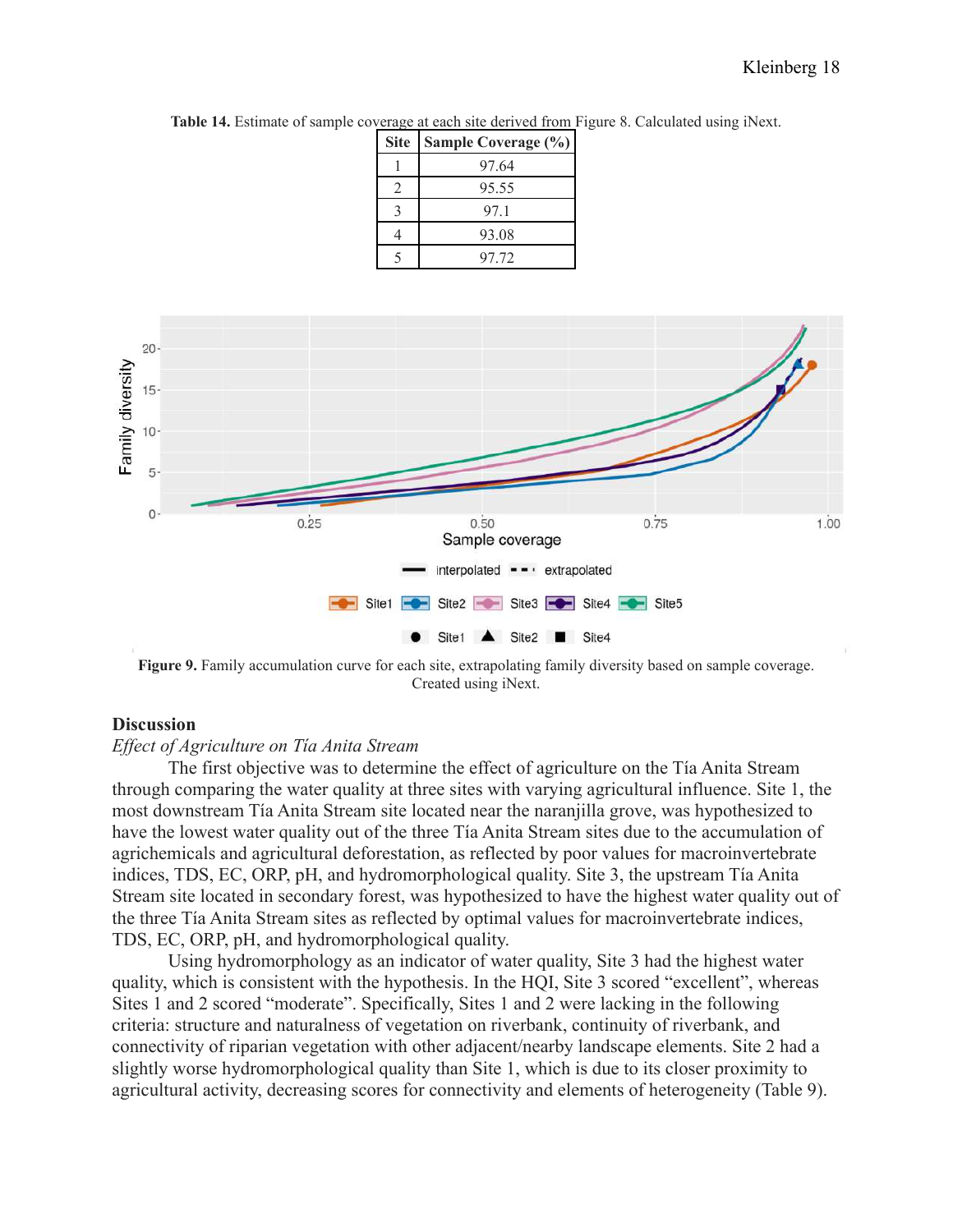This finding suggests that agriculture does have an effect on water quality through altering the natural hydromorphology.

Macroinvertebrate analysis was also consistent with the hypothesis that Site 3 would have the highest water quality. Site 3 received the highest ABI and BMWP/Col scores (Tables 12, 13) Although Site 1 received the highest EPT score (Table 11), this index does not account for pollution-intolerant families outside of the orders Ephemeroptera, Plecoptera, and Trichoptera. Therefore, ABI and BMWP/Col may be more comprehensive and conclusive in terms of correlating their scores with water quality. Macroinvertebrate analysis was inconsistent with the hypothesis that Site 1 would have the lowest water quality -- all three of the indices agree that Site 2 has the lowest water quality (Tables 11, 12, 13). It is likely that Site 2 had the lowest quality water because it was directly adjacent to the tree tomato groves, which use fungicides, insecticides, and herbicides. Site 1, although more downstream than Site 2, was about 100 meters further from any agricultural activity. This difference in proximity to agricultural activity may account for why Site 1 has higher water quality than Site 2 based on macroinvertebrate analysis.

Chemical analysis supports the prediction that there may have been accumulation of agrichemicals in Site 1. Site 1 had the highest TDS (62 ppm) and EC (125 uS/cm) out of the three sites, indicating the highest presence of dissolved solvents in the water. These values are still within the acceptable range of TDS (0-500 ppm) and EC (0-200 uS/cm) in freshwater, but may indicate the presence of dissolved agricultural contaminants in Site 1 (DataStream, 2021). In addition, Site 1 has the lowest ORP (197 mV), suggesting lower oxygen content and therefore a lower ability to break down contaminants. In healthy lakes and rivers, ORP should be between 300-500 mV (DataStream, 2021). Site 1's low level of oxygen suggested by the ORP may be further amplified by its warmer temperature,  $17.7^{\circ}$  C, which is the highest of all three sites (Table 8).

Although chemical analysis supports the first hypothesis, chemical analysis is not consistent with the hypothesis that Site 3 would have the highest water quality -- it indicates that Site 2 has the highest water quality. Site 2 has the lowest TDS (46 ppm) and EC (93 uS/cm) out of the three sites, indicating a lower quantity of dissolved contaminants in the water. In addition, Site 2 has the highest ORP (382 mV) out of the three sites, suggesting that it is best able to break down contaminants. Site 2 also has the lowest temperature,  $16.6^{\circ}$  C, out of all three sites, allowing for the easiest dissolution of oxygen (Table 8).

Biological and chemical conclusions regarding the effect of agriculture on water quality are inconsistent. Hydromorphological and macroinvertebrate analysis agree that Site 3 has highest quality water, whereas Site 2 has the lowest quality water. Chemical analysis, on the other hand, suggests that Site 2 has the highest water quality, whereas Site 1 has the lowest water quality. Chemical analyses may have been skewed by each site's velocity. Higher velocities allow for the ability to carry more sediment load (EPA, 1997). It is possible that the high velocity, and therefore higher sediment load, at Site 1 (Table 6) may have caused higher TDS and EC values. If Site 1's TDS and EC values were worse due to an accumulation of agricultural chemicals, it is likely that pH would also be skewed. In reality, Site 1's pH was 7.09, which is very close to neutral (Table 8). Site 2 had the lowest velocity (Table 6), causing a lower sediment load which may have accounted for its lower TDS and EC values.

Another possible reason for the disagreements between biological and chemical conclusions is the sample coverage of macroinvertebrate collection at each site. Site 2 had the lowest sample coverage, 95.6%, of all three sites (Table 14). The most abundant order in Site 2 was Trichoptera (Appendix D). With more samples, it is likely that more of this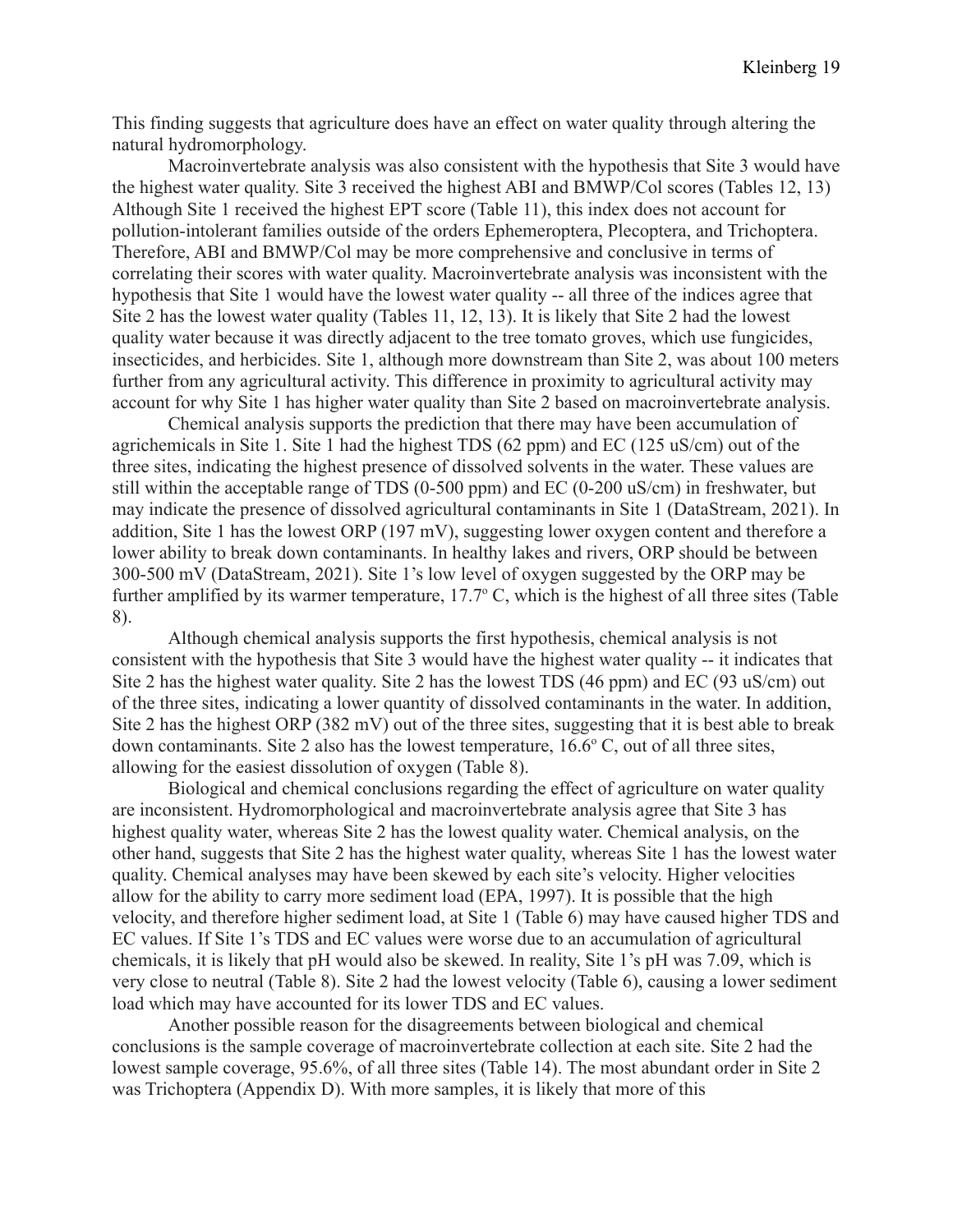pollution-sensitive order would be found, thereby increasing values of all three indices. With higher values for each of the macroinvertebrate indices, the biological conclusion may be more consistent with the chemical conclusion that Site 2 is of highest quality.

Furthermore, physical analysis suggests that Site 1 would have the highest tolerance to pollution. Its high velocity should allow for aeration, which would supply more oxygen to aquatic life. In addition, its high discharge should allow for the dispersion of contaminants (EPA 1997). Therefore, even though Site 1 may have higher levels of dissolved contaminants per the chemical tests, high velocity and discharge (Tables 6, 7) may decrease their effect on the macroinvertebrate community. Although Site 2 has the healthiest levels of TDS, EC, and ORP, its low velocity and discharge may lower its capacity to dilute pollutants. In Site 2, aquatic macroinvertebrate populations may be affected by these relatively concentrated polluants, which would be consistent with the finding that Site 2 scored the lowest on all three macroinvertebrate indices.

In a previous study regarding the impact of agricultural land-use on aquatic macroinvertebrates in Colombian streams, it was found that the Ephemeroptera, Trichoptera, and Plecoptera orders were found in high abundance in cropland and forested streams (Giraldo et al., 2014). This finding is consistent with the results of this study - Site 1, a cropland stream, had the highest abundance of these orders as represented by a "very good" EPT score of 73.3%. Site 3, a forested stream Site 1, also had a "very good" EPT score, of 63.1%. Site 2, another cropland stream, had a relatively lower "standard" EPT score of 35.3% (Table 11). Giraldo et al. (2014) also found that Diptera and Mollusca were the most abundant orders in streams impacted by cattle ranching. In the future, it would be interesting to see the effect of cattle ranching on macroinvertebrate communities in El Placer streams.

Another previous study, conducted in an agricultural river basin in southeast Brazil, supports this study's finding that agriculture has an impact on hydromorphological quality, stream chemistry, and macroinvertebrate communities (Egler et al., 2012). They found that agricultural deforestation affected river morphology, which agrees with the low HQI scores of Sites 1 and 2 (Table 9). They also found that riverside erosion in agricultural areas increased sediments in the stream; this increase in sediment load agrees with the high TDS and EC values found in Site 1 (Table 8). In addition, they found that taxa richness was reduced in agricultural areas. When looking at family richness, Site 3 had the highest family richness out of the Tía Anita Stream sites (Table 10), which agrees with this previous study.

#### *Investigation of Historical and Current Drinking Water Source*

The second objective was to investigate the quality of El Placer's historical and current drinking water sources.

Site 4, El Placer's historical drinking water source, was found to have moderate water quality in terms of biological analysis. Site 4 scored "bad" according to the HQI, lacking in nearly all criteria (Table 9). Site 4's low hydromorphological quality is due to the adjacent road and surrounding mandarin groves. In terms of macroinvertebrate analysis, Site 4 scored "bad" in EPT, "very good" in ABI, and "acceptable" in BMWP/Col (Tables 11, 12, 13). Although Site 4 scored "bad" in EPT, this index only accounts for three pollution-intolerant orders, but does not take into account other pollution intolerant families. Odonata was the most abundant order in Site 4, containing several pollution-sensitive families (Appendix E). Specifically, the families Polythoridae, Calopterygidae, and Gomphidae were found. These families of Odonata are highly sensitive to pollution, all scoring higher than a 7 out of 10 in both the ABI and BMWP/Col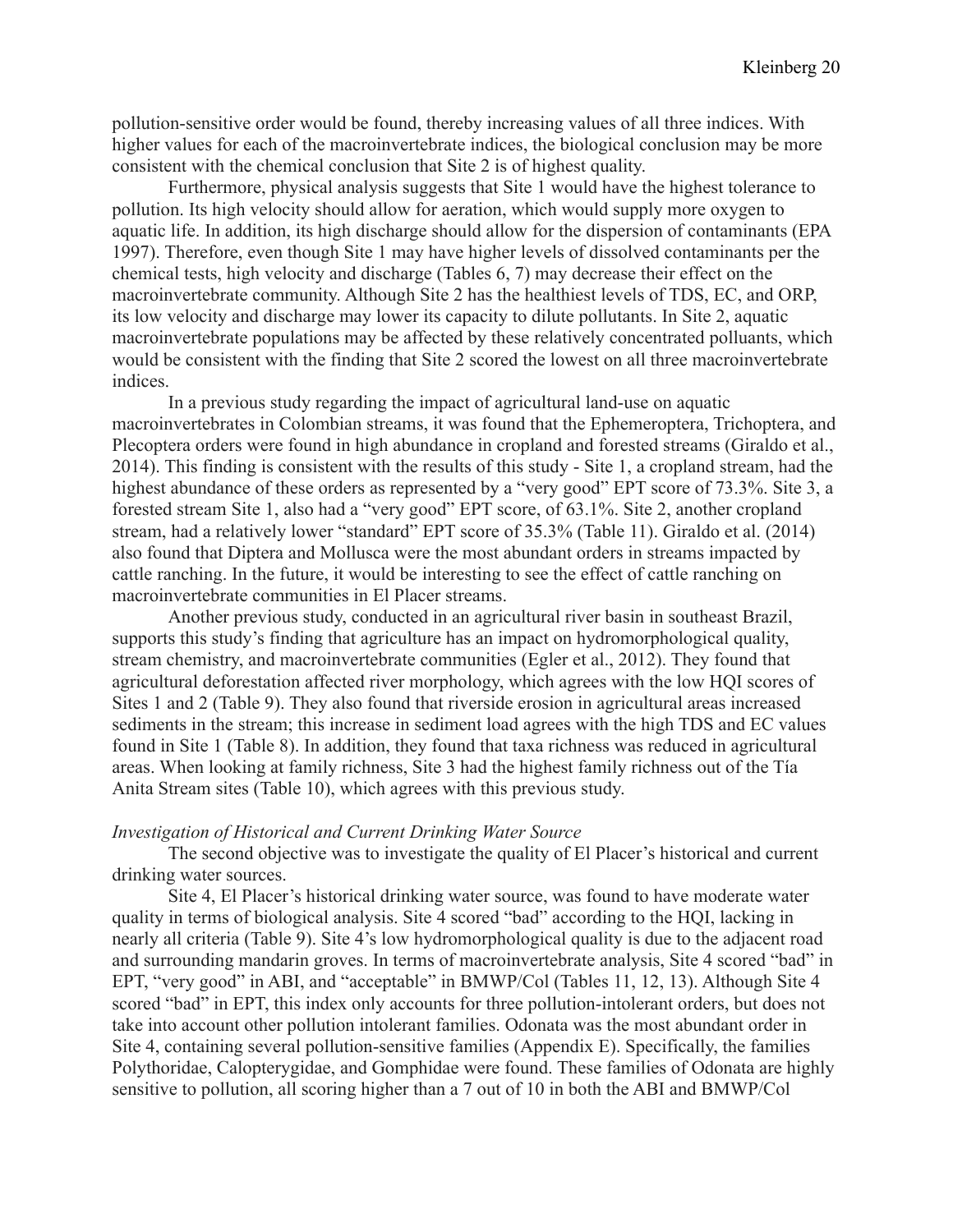Indices. Furthermore, in terms of sample coverage, Site 4 had the lowest of all five sites at 93.1% (Table 14). Only 86 individuals were found, which spanned 6 orders and 15 families (Table 10). As seen in Figures 7 and 9, more individuals or a higher sample coverage would lead to more family diversity in Site 4, allowing for stronger conclusions in terms of macroinvertebrate analysis. Based on these current biological findings, it can be concluded that water quality in Site 4 is moderate.

Chemical and physical analysis also suggests moderate water quality for Site 4. Site 4's TDS and EC values of 51 ppm and 102 uS/cm, respectively, are well below the maximum recommended values of 500 ppm and 200 uS/cm, respectively. These variables suggest that Site 4 does not contain many dissolved contaminants. Furthermore, Site 4's neutral pH of 7.07 suggests little influence from the adjacent mandarin grove's agrichemicals. ORP in Site 4 is 82 mV, much lower than the ORP range in healthy lakes and rivers, 300-500 mV (Table 8). This finding suggests that Site 4 likely has a lower levels of oxygen, and a lower ability to cleanse itself of contaminants. Site 4's low level of oxygen suggested by the ORP may be amplified by its warmer temperature, 18.4° C, which is the highest of all five study sites. Although Site 4 has a good TDS and EC, it's ORP and high temperature lower its quality. Furthermore, Site 4's velocity was 12.0 cm/s (Table 6), which is considered slow based on the HQI (Appendix A). This slow velocity, along with the low discharge of 1,939 cm<sup>3</sup>/s (Table 7), suggest that Site 4 would be unable to dilute contaminants. Combining these chemical and physical factors, it can be concluded that Site 4 has moderate water quality.

Although biological, chemical, and physical measurements agree that Site 4 has moderate water quality, it is likely that water quality was higher in the past. Before the San Francisco Hydroelectric Project in 2006, there was a much higher discharge in Site 4 (J. Recalde, Personal Communication, December 5, 2021). Discharge was depleted due to the construction of underground tunnels bringing water to the Pastaza River's Agoyán Dam. With a higher discharge, Site 4 would likely have a higher water quality due to the ability to disperse contaminants. Nevertheless, hydromorphological quality at Site 4 was likely still "bad" before 2006, due to its location along the main road. In the future, it would be interesting to investigate the history of the adjacent mandarin grove and its use of agrichemicals for more comprehensive conclusions.

Site 5, a stream from one of the three natural sources of El Placer's drinking water, was found to have very good water quality based on biological assessments. Of the five sites tested, Site 5 is the only with "excellent" hydromorphological quality (Table 9). Located within secondary forest, Site 5 had excellent structure and naturalness of vegetation on riverbank, continuity of riverbank, and connectivity of riparian vegetation with other adjacent or nearby landscape elements. The channel was not completely natural due to pipes constructed to bring this water to El Placer. Site 5 scored "bad", "excellent" and "good" on the EPT, ABI, and BMWP/Col Indices, respectively. Although Site 5 scored "bad" on the EPT Index, several pollution-sensitive families were found which allowed for Site 5 to score in the highest category in the other two indices. The families Polythoridae, Calomorceratidae, Blepharocidae, and Perlidae were found, all of which scored a 10/10 on both the ABI and BMWP/Col Indices. Considering Site 5's high sample coverage of 97.8% (Table 14), it is likely that macroinvertebrate analysis was representative of the current macroinvertebrate community. Based on these biological findings, it can be concluded that Site 5 has very good water quality.

Chemical analysis confirms these findings of very good water quality in Site 5. Site 5's TDS and EC values of 85 ppm and 171 uS/cm, respectively, are well below the maximum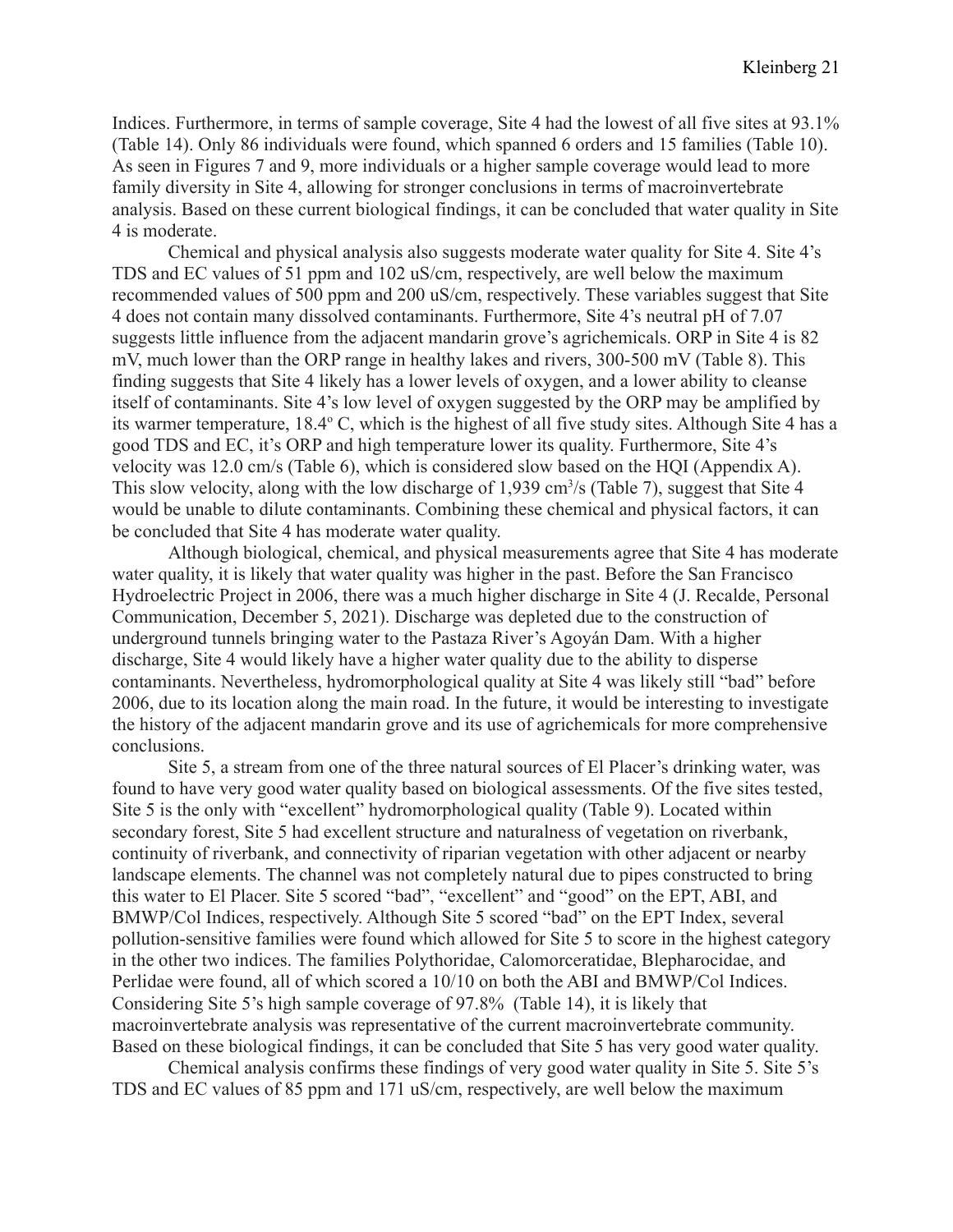recommended values of 500 ppm and 200 uS/cm, respectively. These chemical variables suggest that Site 5 does not contain many dissolved contaminants. In addition, Site 5's neutral pH of 6.99 indicates good water quality. Furthermore, the ORP in Site 4 is 327 mV, which is within the ORP range of healthy lakes and rivers, 300-500 mV (Table 8).

Physically, Site 5's velocity and discharge were too small to measure accurately. With a higher velocity and discharge, it is possible that water quality would have been even higher due to more aeration along with dispersion of any contaminants. Site 5's limited water flow also affected collection techniques - macroinvertebrates were manually collected for 2.5 hours rather than collected with a surber net. Despite this change in methodology, 264 individuals were found in Site 5, which is more than any other study site. Nevertheless, it is possible that the sample was less representative due to this collection method. The richness of orders such as Ephemeroptera may not have been representative due to this order's smaller size and higher mobility, which is a possible reason for Site 5's "bad" score in the EPT index.

#### *Sources of Error*

This study contained several sources of error which likely had an influence on results. To begin, the water quality meter, Multifunction Model C-600, may have been inaccurate. At times, measurements within a certain site had high variability. Although each chemical value included in the study was an average of four measurements, it is possible that chemical data is inconclusive due to inaccuracy of the water quality meter. Furthermore, although testing of sites always occurred in the mid-morning or early-afternoon, weather conditions were variable. Variation in weather conditions, such as temperature and precipitation, may have influenced physical and chemical data. In streams with a smaller discharge, water temperature was likely more influenced by weather conditions. Another possible source of error is the mis-identification of macroinvertebrate families, which would influence values of the ABI and BMWP/Col Indices. Due to the fragile bodily structures of macroinvertebrates, their legs and tails were often lost before identification, leading to difficulty in accurately identifying their families. It is also important to note that the ABI is designed for rivers with altitudes greater than 2000 meters (Encalada et al., 2011), whereas this study's sites were between 1500 and 1800 meters. Since this study's sites were not within the altitudinal range of the ABI, it is possible that the ABI values may not be accurate.

#### **Conclusion**

Through the comparison of chemical factors, hydromorphological quality, and macroinvertebrate composition at each of the study sites, the objectives to determine the effect of agriculture on the Tía Anita Stream were achieved. Using the ABI and BMWP/Col Indices, it was concluded that Site 3, the secondary forest site, had higher water quality than Sites 1 and 2, the sites influenced by agriculture (Tables 12, 13). Although Site 1 had the highest EPT Index (Table 11), this index does not account for pollution-sensitive families in other orders. Chemical analysis, which was inconsistent with biological analysis, found that Site 1 had the lowest water quality and Site 2 had the highest water quality. This inconsistency may have been due to stream velocity affecting sediment load (which in turn affects TDS and EC) as well as incomplete sampling in Site 2 as determined by the sample coverage curves. Overall, the data show that agriculture does have an influence on water quality in terms of macroinvertebrate composition and hydromorphological quality.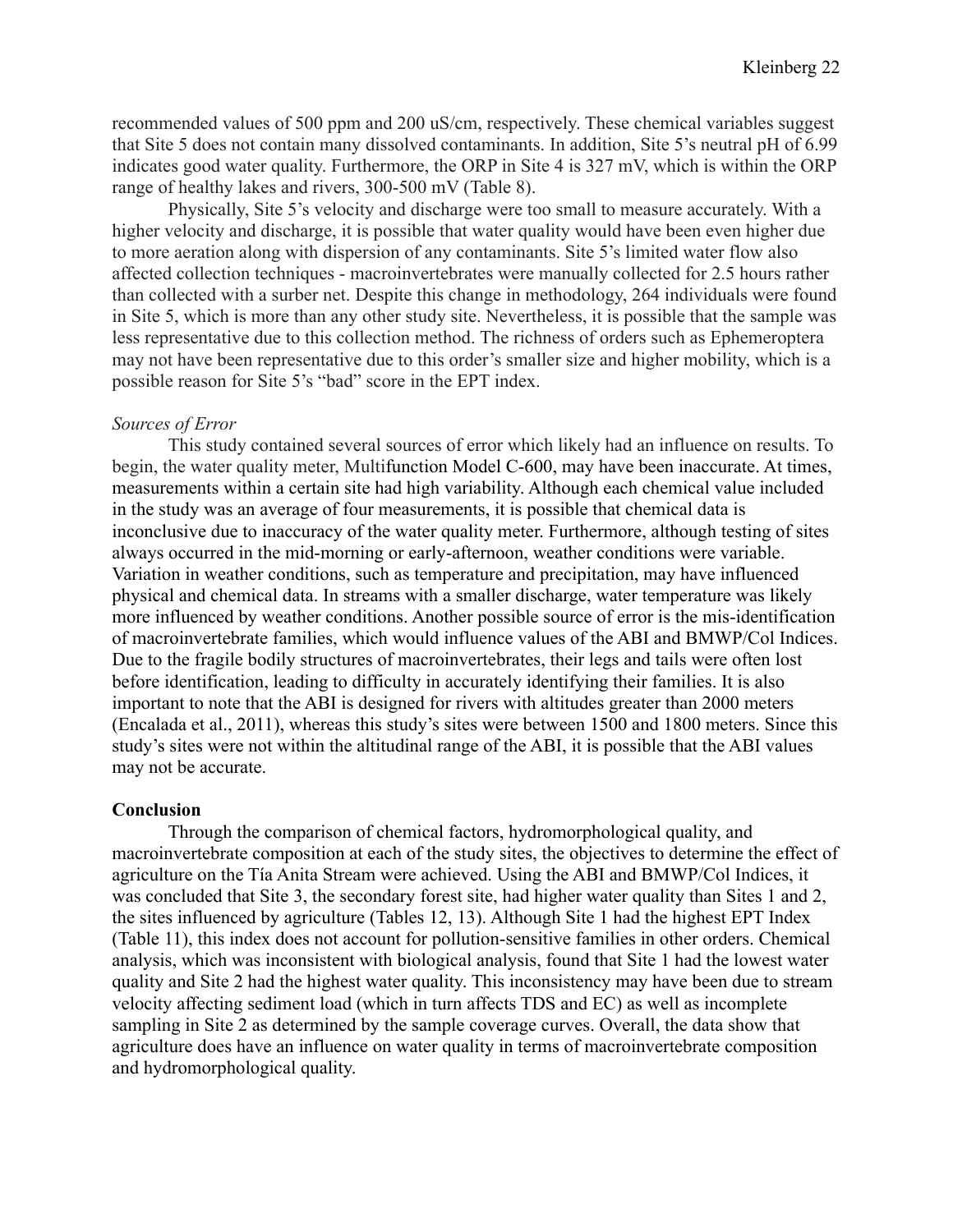The second objective to investigate the quality of El Placer's historical and current drinking water sources was also achieved through the analysis of chemical factors, physical factors, hydromorphological quality, and macroinvertebrate composition. Site 4, El Placer's historical potable water source, was found to have moderate quality based on biological and chemical factors. Scoring "bad" in EPT, "good" in ABI, and "acceptable" in BMWP/Col, macroinvertebrate composition suggests moderate water quality (Tables 11, 12, and 13). It is important to note that sampling coverage was the lowest at Site 4, at only 93.1% (Table 14); more sampling at this site would lead to stronger conclusions based on macroinvertebrate composition. Although Site 4's TDS, EC, and pH suggested good quality water, its low ORP suggests a low ability to cleanse itself from contaminants. Hydromorphological quality of Site 4 was "bad" due to the influence of the neighboring road and mandarin groves. It is important to note that in the past, Site 4's water quality was likely higher due to increased discharge. Site 5, El Placer's current potable water source, was found to have very good water quality. Scoring "bad" in EPT, "excellent" in ABI, and "good" in BMWP/Col, macroinvertebrate composition suggests very good water quality (Tables 11, 12, 13). Although Site 5 scored "bad" on the EPT Index, several pollution-sensitive families were found which allowed for Site 5 to score in the highest category in the other two indices. Chemical analysis confirmed very good water quality in Site 5 with healthy values for TDS, EC, ORP, and pH (Table 8). Scoring "excellent", Site 5 also had the best hydromorphology of all 5 sites, which is another confirmation of very good water quality.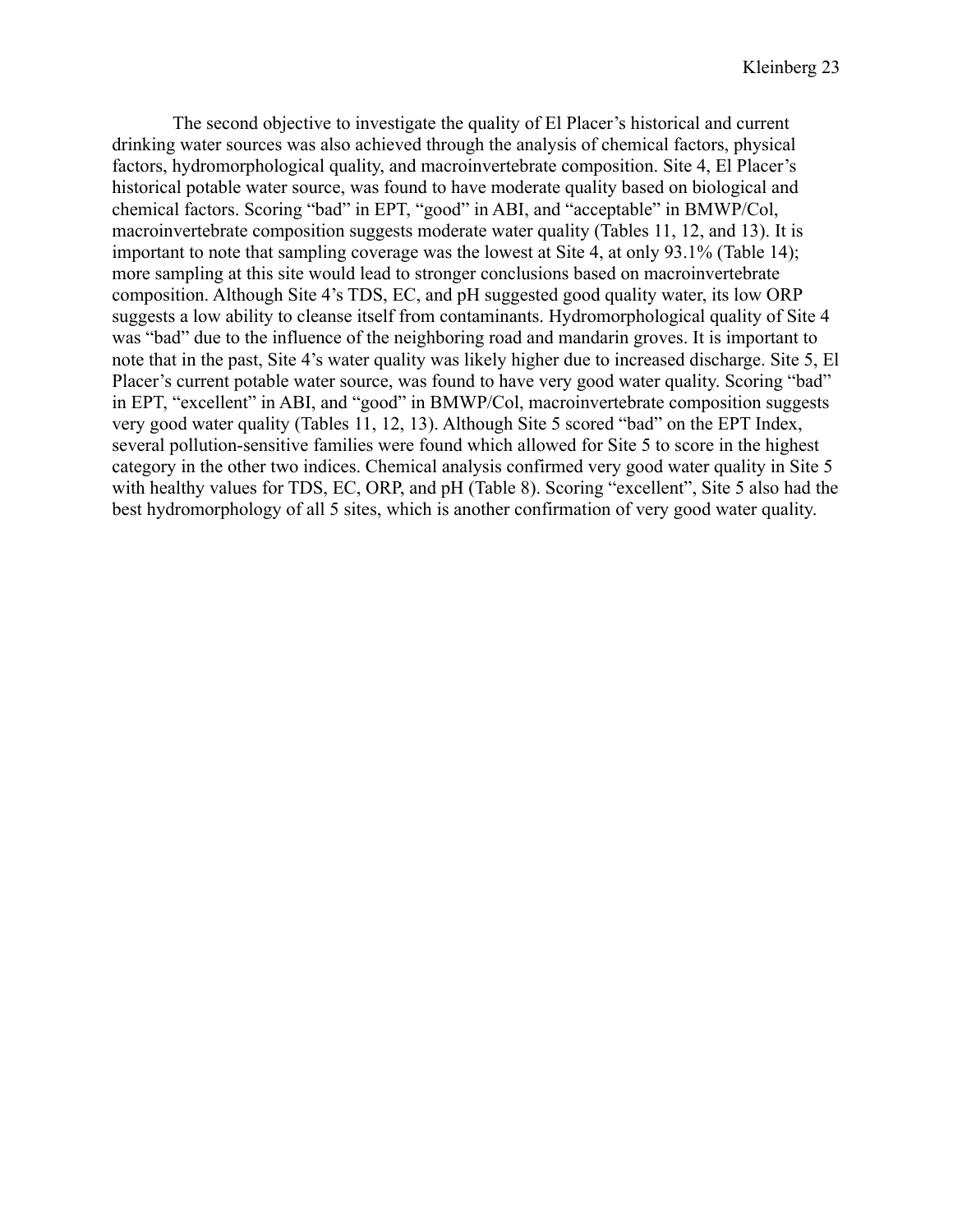#### **Bibliography**

- Andino, P. R., Espinosa, R., Guevara A., Santander, T. (2017). Cartilla de identificación de macroinvertebrados acuáticos. *Ministerio del Ambiente, Aves, y Conservación y OCP Ecuador*.
- Balicanta, E. (2020). *10 Facts about Sanitation in Ecuador*. The Borgen Project. <https://borgenproject.org/sanitation-in-ecuador/>.
- Bernal, C., Christophoul, F., Darrozes, J., Soula, J., Baby, P., Burgos, J. (2011). Late Glacial and Holocene avulsions of the Rio Pastaza Megafan (Ecuador-Perú): Frequency and controlling factors. *International Journal of Earth Sciences*, 100(1), 1759-1782 DOI 10.1007/s00531-010-0555-9 hal-00536576.
- Buckalew, J. O., James, M., Scott, L. Reed, P. (1997). Water Resource Assessment of Ecuador, *U.S. Army Corps of Engineers.* [https://www.sam.usace.army.mil/Portals/46/docs/military/engineering/docs/WRA/Ecuado](https://www.sam.usace.army.mil/Portals/46/docs/military/engineering/docs/WRA/Ecuador/Ecuador%20WRA%20English.pdf) [r/Ecuador%20WRA%20English.pdf.](https://www.sam.usace.army.mil/Portals/46/docs/military/engineering/docs/WRA/Ecuador/Ecuador%20WRA%20English.pdf)
- Buenaño, M., Zurita-Vásquez, H., Parra, G. y Pérez, R. (2018). Macroinvertebrados bentónicos como indicadores de calidad de agua en la cuenca del Pachanlica, provincia de Tungurahua, Ecuador. *Intropica* 13(1): 41-49. DOI: http://dx.doi.org/10.21676/23897864.2405.
- Carrera, C., Fierro, K. (2001). Manual de monitoreo: los macroinvertebrados acuáticos como indicadores de la calidad del agua. *EcoCiencia*. Quito.
- Chang, M. (2019). Characterizing the Effects of Small Scale Deforestation and Agriculture on Freshwater Ecosystems. *SIT Study Abroad*.
- DataStream. (2021). *A Monitor's Guide to Water Quality*. Data Stream. <https://datastream.org/en/guide/oxidation-reduction-potential>
- [Deknock, A., De Troyer, N., Houbraken, M., Dominguez-Granda, L., Nolivos, I., Van Echelpoel,](https://www.zotero.org/google-docs/?broken=7MdAbo) [W., Forio, M. A. E., Spanoghe, P., & Goethals, P. \(2019\). Distribution of agricultural](https://www.zotero.org/google-docs/?broken=7MdAbo) [pesticides in the freshwater environment of the Guayas river basin \(Ecuador\).](https://www.zotero.org/google-docs/?broken=7MdAbo) *Science of [The Total Environment](https://www.zotero.org/google-docs/?broken=7MdAbo)*, 646, 996–1008. <https://doi.org/10.1016/j.scitotenv.2018.07.185>*.*
- Dickson, R. (2017). Manage pH using water soluble fertilizers. *E-Grow Alert*, 6(10). [http://www.e-gro.org/pdf/2017\\_610.pdf.](http://www.e-gro.org/pdf/2017_610.pdf)
- Egler, M. Buss, D. F., Moreira, J. C., Baptista, D. F. (2012). Influence of agricultural land-use and pesticides on benthic macroinvertebrate assemblages in an agricultural river basin in southeast Brazil. *Braz. J. Biol.,* 72(3). https://doi.org/10.1590/S1519-69842012000300004.

Encalada, A., Rieradevall, M., Río-Touma, B., Garcia, N., Prat, N. (2011). Protocolo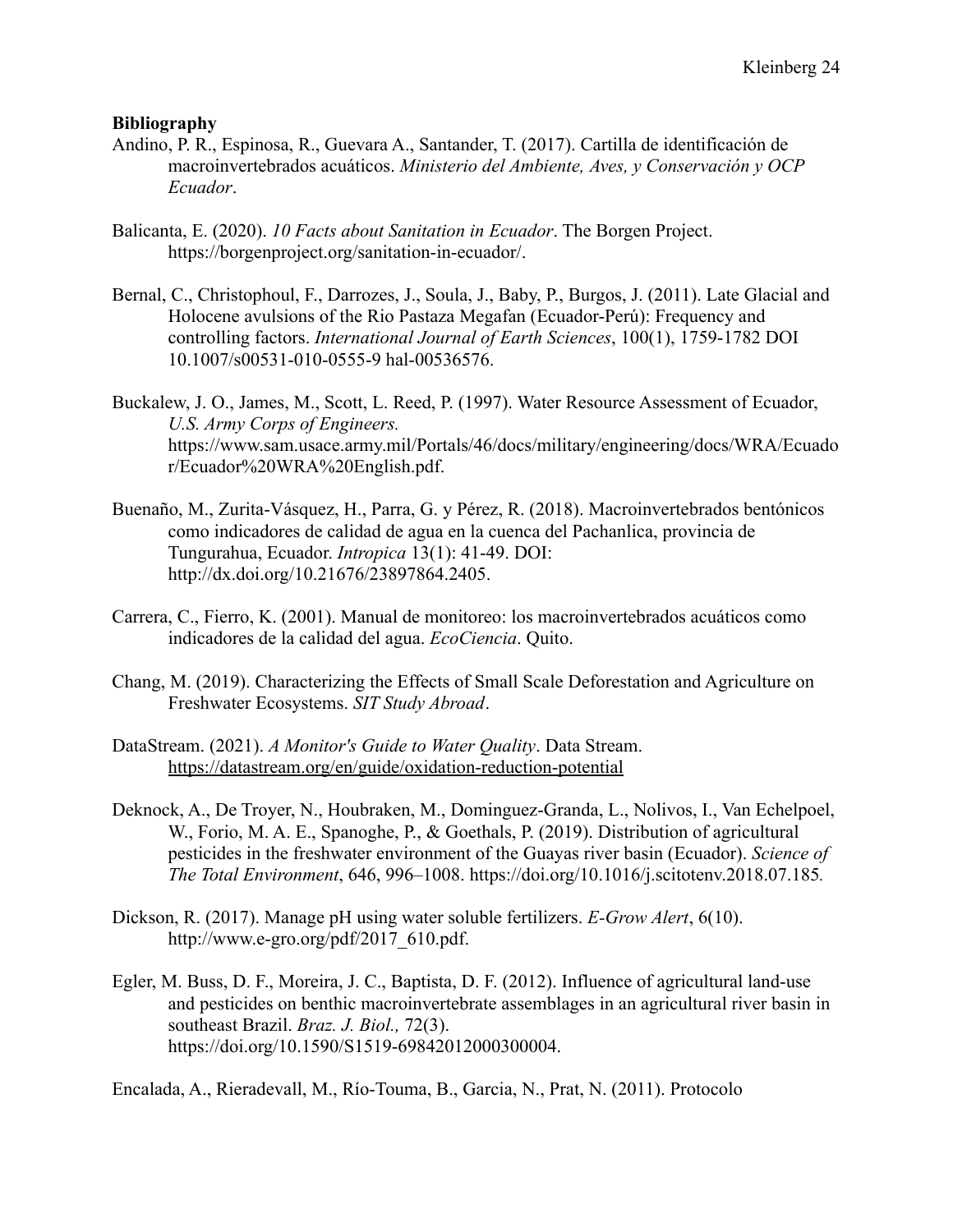Simplificado y Guía de Evaluación de la Calidad Ecológica de Ríos Andinos. *Laboratoria de Ecología Acuática de la Universidad de San Francisco de Quito*, 1(1), 83.

- EPA. (1997). Volunteer Stream Monitoring: A Methods Manual. *U.S. Environmental Protection Agency: Office of Water*; Washington, D.C. https://www.epa.gov/sites/default/files/2015-06/documents/stream.pdf.
- Frontiers for Young Minds. (2021). *[Is Too Much Fertilizer](https://www.zotero.org/google-docs/?broken=TNAE1D) a Problem?*. Frontiers for Young Minds. [https://kids.frontiersin.org/articles/10.3389/frym.2020.00063.](https://kids.frontiersin.org/articles/10.3389/frym.2020.00063)
- Giraldo, L. P., Chará J., Zúñiga, M. Chará-Serna, A. M., Pedraza, G. (2014). Impacto del uso del suelo agropecuario sobre macroinvertebrados acuáticos en pequeñas quebradas de la cuenca del río La Vieja (Valle del Cauca, Colombia). *Rev. Biol. Trop*. 62(2), 203-219.
- *Indicators: Benthic Macroinvertebrates*. (2021). EPA. [https://www.epa.gov/national-aquatic-resource-surveys/indicators-benthic-macroinverteb](https://www.epa.gov/national-aquatic-resource-surveys/indicators-benthic-macroinvertebrates) [rates.](https://www.epa.gov/national-aquatic-resource-surveys/indicators-benthic-macroinvertebrates)
- James, C. N., Copeland, R., Lytle D. A. Relationships between oxidation-reduction potential, oxidant, and ph in drinking water. *United States Environmental Protection Agency*. [https://cfpub.epa.gov/si/si\\_public\\_record\\_report.cfm?Lab=NRMRL&dirEntryId=125092](https://cfpub.epa.gov/si/si_public_record_report.cfm?Lab=NRMRL&dirEntryId=125092).
- Linacre & Geerts. (1999). *Water balance of the continents*. Australian Bureau of Meteorology. <http://www-das.uwyo.edu/~geerts/cwx/notes/chap10/continents.html>
- The Nature Conservancy. (2021). *Urban Water Blueprint Quito*. The Nature Conservancy. [https://water.nature.org/waterblueprint/city/quito/#/c=9:-0.79648:-78.40118.](https://water.nature.org/waterblueprint/city/quito/#/c=9:-0.79648:-78.40118)
- [Nicolopoulou-Stamati, P., Maipas, S., Kotampasi, C., Stamatis, P., & Hens, L. \(2016\). Chemical](https://www.zotero.org/google-docs/?broken=Z6YgB4) [Pesticides and Human Health: The Urgent Need for a New Concept in Agriculture.](https://www.zotero.org/google-docs/?broken=Z6YgB4) *[Frontiers in Public Health](https://www.zotero.org/google-docs/?broken=Z6YgB4)*, 4, 148. <https://doi.org/10.3389/fpubh.2016.00148>
- NOAA. (2021). *Dealing with Dead Zones: Hypoxia in the Ocean.* NOAA. <https://oceanservice.noaa.gov/podcast/feb18/nop13-hypoxia.html>
- Pérez, G. (1996). Guía para el estudio de los macroinvertebrados acuáticos. *Departamento de Antioquia*.
- Recalde, Jesús. (2021, December 5). Personal communication [Informal Interview].
- Safe Drinking Water Foundation. (2021). *TDS and pH*. [https://www.safewater.org/fact-sheets-1/2017/1/23/tds-and-ph.](https://www.safewater.org/fact-sheets-1/2017/1/23/tds-and-ph)

School of Geography, Queen Mary University of London. (2021). *Water quality indicator:*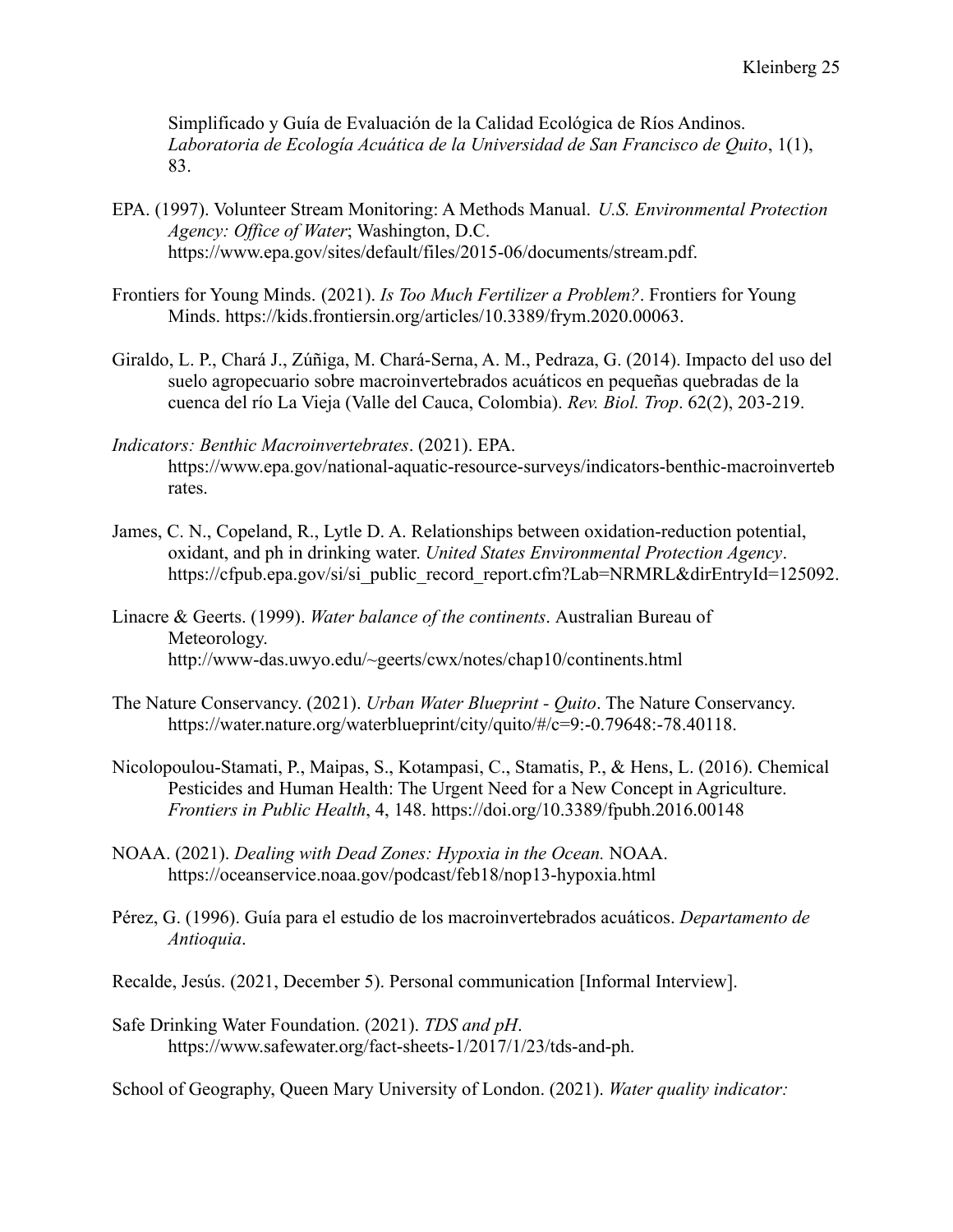*Electrical Conductivity.*

<https://www.qmul.ac.uk/chesswatch/media/chesswatch/Electrical-conductivity-leaflet.pdf>

- *Sources and Solutions.* (2021). EPA. <https://www.epa.gov/nutrientpollution/sources-and-solutions>.
- Stark, J. D., Boothroyd, I. K. G., Harding, J. S., Maxted, J. R., Scarsbrook, M. R. (2001). *Protocols for sampling macroinvertebrates in wadeable streams*. http://www.pams.canterbury.ac.nz/ferg/documents/ProtocolsManual.pdf.
- United Nations. (2021). *Climate Change and Freshwater [in Latin America and the Caribbean.](https://www.zotero.org/google-docs/?broken=LmVSjb)* [United Nations.](https://www.zotero.org/google-docs/?broken=ff3ydm) [https://www.un.org/en/chronicle/article/climate-change-and-freshwater-latin-america-and](https://www.un.org/en/chronicle/article/climate-change-and-freshwater-latin-america-and-caribbean) [-caribbean.](https://www.un.org/en/chronicle/article/climate-change-and-freshwater-latin-america-and-caribbean)
- [Weisenburger, D. D. \(1993\). Human health effects of agrichemical use.](https://www.zotero.org/google-docs/?broken=hXO5Gb) *Human Pathology*, 24(6), [571–576.](https://www.zotero.org/google-docs/?broken=hXO5Gb) [https://doi.org/10.1016/0046-8177\(93\)90234-8](https://doi.org/10.1016/0046-8177(93)90234-8).
- Wildlife Conservation Society (2021). *Amazon Waters*. [Wildlife Conservation Society.](https://www.zotero.org/google-docs/?broken=AUxqRC) [https://brasil.wcs.org/en-us/initiatives/amazon-waters.aspx](https://www.zotero.org/google-docs/?broken=q99F1h).
- Wingfield, S., Martínez-Moscoso, A., Quiroga, D., Ochoa-Herrera, V. (2021). Challenges to Water Management in Ecuador: Legal Authorization, Quality Parameters, and Socio-Political Responses. *Water*, 13(8), 1017. [https://doi.org/10.3390/w13081017.](https://doi.org/10.3390/w13081017)
- World Health Organization. (2021). *Drinking Water.* [World Health Organization.](https://www.zotero.org/google-docs/?broken=uiEiwp) [https://www.who.int/news-room/fact-sheets/detail/drinking-water](https://www.zotero.org/google-docs/?broken=goXEEY)**.**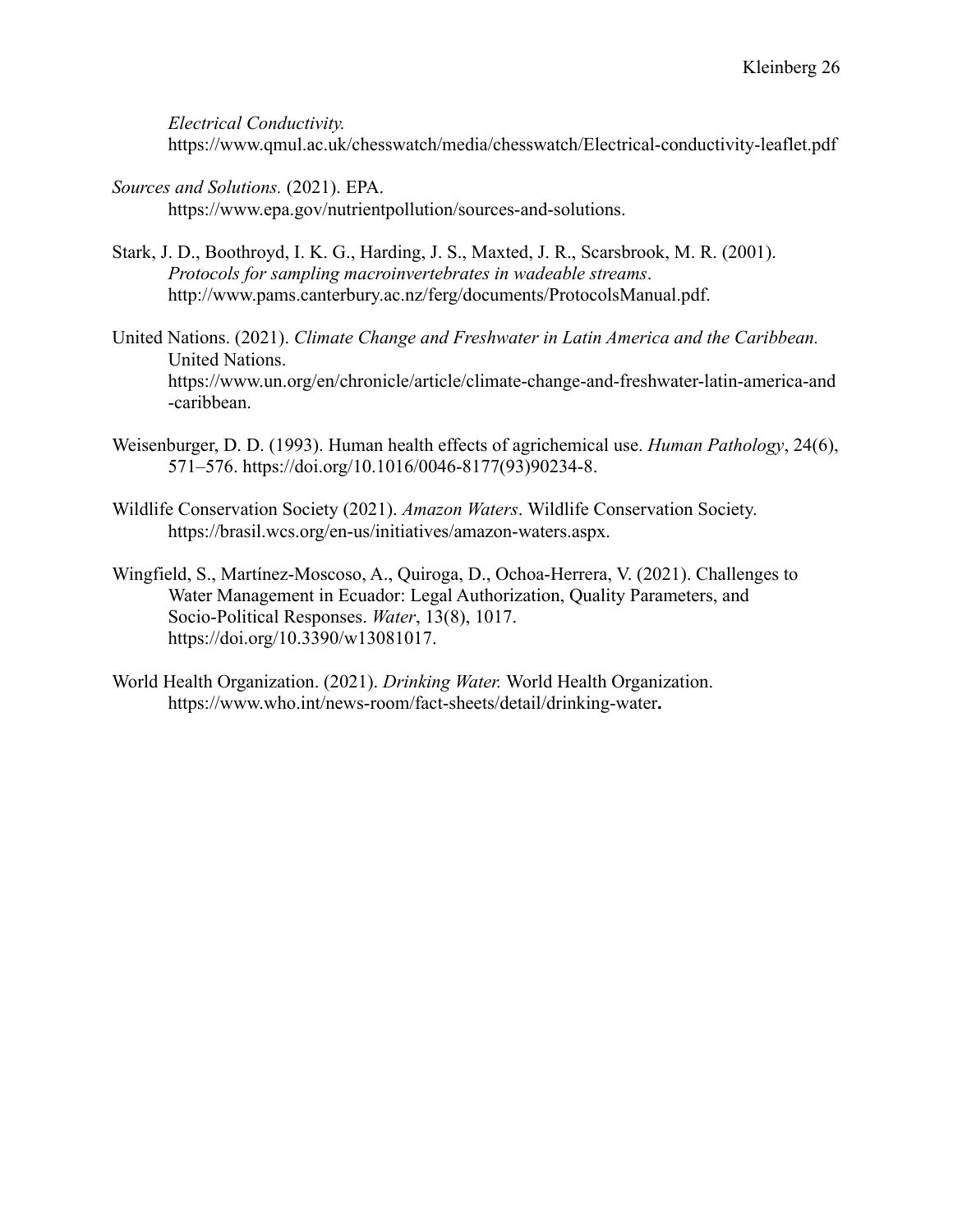**Appendix A**: Criteria for the Hydromorphological Quality Index (Encalada et al., 2011). Each site was rated between 0 and 5 (inclusive) for each criterion.

| <b>Criterion</b>                                                                              | $0$ (terrible)                                                                                      | 5 (excellent)                                                                                                         | <b>Other</b>                                                                                                                                                                                                                                                  |
|-----------------------------------------------------------------------------------------------|-----------------------------------------------------------------------------------------------------|-----------------------------------------------------------------------------------------------------------------------|---------------------------------------------------------------------------------------------------------------------------------------------------------------------------------------------------------------------------------------------------------------|
| Structure and naturalness of<br>vegetation on riverbank                                       | Banks are barren with<br>stripped soil                                                              | Banks have mixed trees<br>with native species and<br>excellent amount of nature                                       |                                                                                                                                                                                                                                                               |
| Continuity of riverbank                                                                       | Discontinuous, small<br>patches of vegetation                                                       | Continuous vegetation<br>without patches of cattle<br>ranching/farming                                                |                                                                                                                                                                                                                                                               |
| Connectivity of riparian<br>vegetation with other<br>adjacent or nearby<br>landscape elements | More than 50% of adjacent<br>landscape is composed of<br>agriculture/urban elements                 | Adjacent landscape is at<br>least 75% natural vegetation<br>without urban elements.                                   |                                                                                                                                                                                                                                                               |
| The presence of trash and<br>debris                                                           | Trash accumulated like a<br>dump that would need to be No trash/debris.<br>removed by machinery     |                                                                                                                       |                                                                                                                                                                                                                                                               |
| Naturalness of river channel                                                                  | Two sides of river channel<br>are modified by solid<br>structures and naturalness is<br>nonexistent | No signs of modification<br>such as cement/other<br>structures and there is an<br>excellent degree of<br>naturalness. |                                                                                                                                                                                                                                                               |
| Substrate composition                                                                         |                                                                                                     |                                                                                                                       | Number of substrates<br>found; for each one present,<br>a point is added.                                                                                                                                                                                     |
| Velocity and depth of the<br>river                                                            |                                                                                                     |                                                                                                                       | Fast-shallow, fast-deep,<br>slow-shallow, slow-deep;<br>shallow is under 0.4 m and<br>fast is a floating object<br>traveling at least 30 cm/sec.<br>For each combination<br>present, 1 point was added.<br>If all 4 were present, an<br>extra point was added |
| Elements of heterogeneity                                                                     |                                                                                                     |                                                                                                                       | For each element present:<br>leaf litter, trunks and<br>branches, natural dams,<br>submerged roots,<br>submerged aquatic<br>vegetation (mosses and<br>plants) and submerged<br>aquatic vegetation (algae), a<br>point is added                                |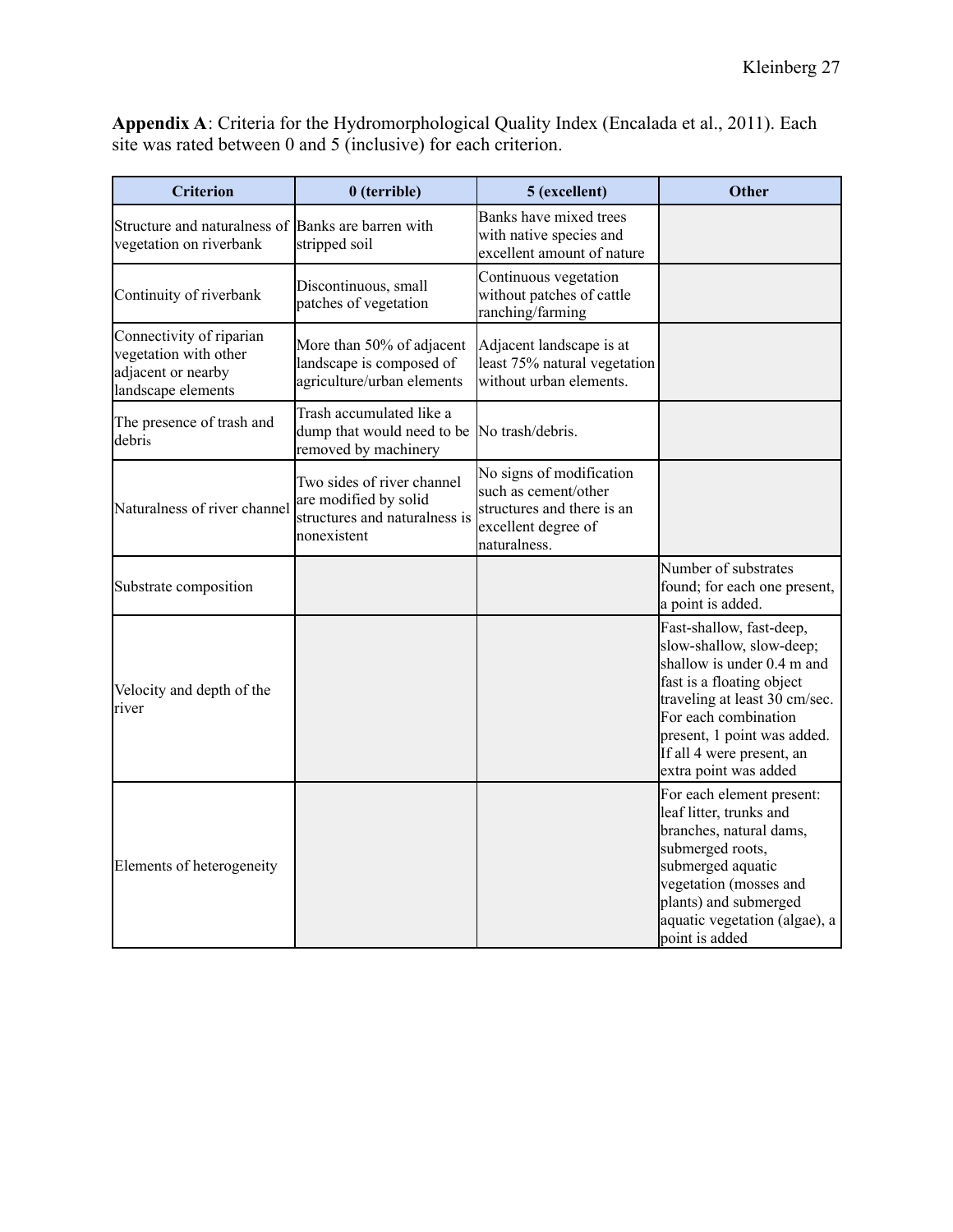| Order              | Family            | <b>ABI</b> Score          |
|--------------------|-------------------|---------------------------|
| Turbellaria        | Planariidae       | 5                         |
| Hirudinea          |                   | 3                         |
| Oligochaeta        |                   | $\mathbf{1}$              |
| Gastropoda         | Anclidae          | 6                         |
|                    | Physidae          | 3                         |
|                    | Hydrobiidae       | $\overline{3}$            |
|                    | Limnaeidae        | $\overline{\overline{3}}$ |
|                    | Planorbidae       | $\overline{\overline{3}}$ |
| Bivalvia           | Sphaeriidae       | $\overline{3}$            |
| Amphipoda          | Hyalellidae       | 6                         |
| Ostracoda          |                   | 3                         |
| Hydracarina        |                   | $\overline{4}$            |
| Ephemeroptera      | Baetidae          | $\overline{4}$            |
|                    | Leptophlebiidae   | 10                        |
|                    | Leptohyphidae     | 7                         |
|                    | Oligoneuriidae    | 10                        |
| Odonata            | Aeshnidae         | 6                         |
|                    | Gomphidae         | 8                         |
|                    | Libellulidae      | $\overline{6}$            |
|                    | Coenagrionidae    | 6                         |
|                    | Calopterygidae    | 8                         |
|                    | Polythoridae      | 10                        |
| Plecoptera         | Perlidae          | 10                        |
|                    | Gripopterygidae   | 10                        |
| Heteroptera        | Veliidae          | 5                         |
|                    | Gerridae          | $\overline{5}$            |
|                    | Corixidae         | $\overline{5}$            |
|                    | Notonectidae      | $\overline{5}$            |
|                    | Belostomatidae    | $\overline{4}$            |
|                    | Naucoridae        | $\overline{5}$            |
| <b>Trichoptera</b> | Helicopsychidae   | 10                        |
|                    | Calamoceratidae   | 10                        |
|                    | Odontoceridae     | 10                        |
|                    | Leptoceridae      | 8                         |
|                    | Polycentropodidae | 8                         |
|                    | Hydroptilidae     | 6                         |
|                    | Xiphocentronidae  | 8                         |
|                    | Hydrobiosidae     | 8                         |
|                    | Glossosomatidae   | 7                         |
|                    | Hydropsychidae    | 5                         |
|                    | Anamalopsychidae  | 10                        |
|                    | Philopotamidae    | 8                         |
|                    | Limnephilidae     | $\overline{7}$            |
| Lepidoptera        | Pyralidae         | 4                         |

| Appendix B: Individual Family Scores for ABI (Encalada et al., 2011). |  |  |
|-----------------------------------------------------------------------|--|--|
|-----------------------------------------------------------------------|--|--|

| Order      | Family          | <b>ABI</b> Score         |
|------------|-----------------|--------------------------|
| Coleoptera | Ptilodactylidae | 5                        |
|            | Lampyridae      | $\overline{5}$           |
|            | Psephenidae     | $\overline{5}$           |
|            | Scirtidae       | $\overline{5}$           |
|            | Staphylinidae   | $\overline{3}$           |
|            | Elmidae         | $\overline{5}$           |
|            | Dryopidae       | $\overline{5}$           |
|            | Gyrinidae       | $\frac{3}{3}$            |
|            | Dytiscidae      |                          |
|            | Hydrophilidae   |                          |
|            | Hydraenidae     | $\overline{5}$           |
| Diptera    | Blepharoceridae | 10                       |
|            | Simuliidae      | 5                        |
|            | Tabanidae       | $\overline{\mathcal{L}}$ |
|            | Tipulidae       | $\overline{5}$           |
|            | Limoniidae      | $\overline{4}$           |
|            | Ceratopogonidae | $\overline{4}$           |
|            | Dixidae         | $\overline{\mathcal{A}}$ |
|            | Psychodidae     | $\overline{3}$           |
|            | Dolichopodidae  | $\overline{4}$           |
|            | Stratiomyidae   | $\overline{4}$           |
|            | Empididae       | $\overline{4}$           |
|            | Chironomidae    | $\overline{2}$           |
|            | Culicidae       | $\overline{2}$           |
|            | Muscidae        | $\overline{2}$           |
|            | Ephydridae      | $\overline{2}$           |
|            | Athericidae     | 10                       |
|            | Syrphidae       | 1                        |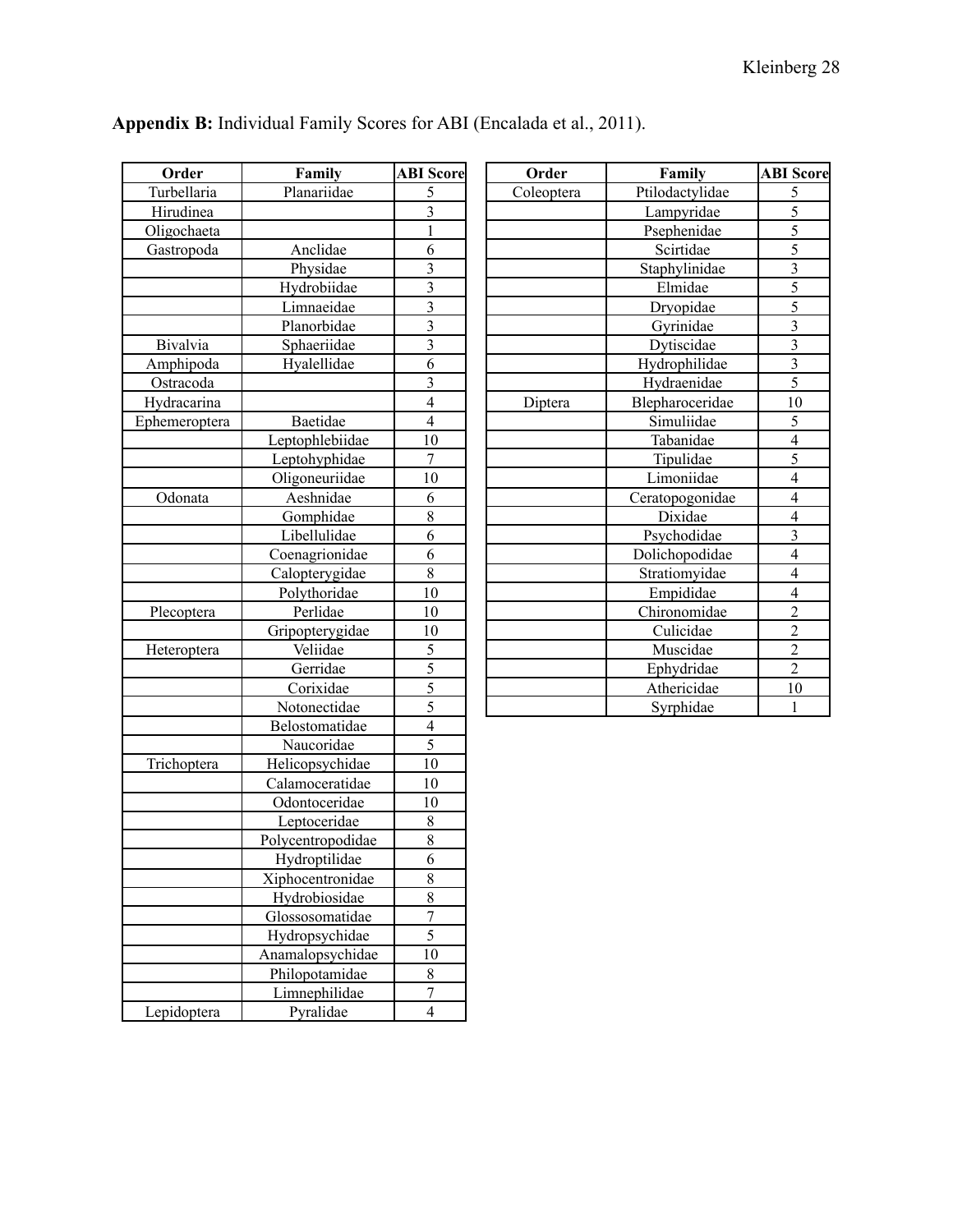| <b>Families</b>                                                                                                                                                                                                            | <b>Score</b> |
|----------------------------------------------------------------------------------------------------------------------------------------------------------------------------------------------------------------------------|--------------|
| Anamalopsychidae, Atriplectididae, Blepharoceridae, Calamoceratidae, Ptilodactylidae, Chordodidae,<br>Ghomphidae, Hydridae, Lampyridae, Lymessiidae, Odontoceridae, Oliigoneuridae, Perlidae, Polythoridae,<br>Psephenidae | 10           |
| Ampullariidae, Dytiscidae, Ephemeridae, Euthyplociidae, Gyrinidae, Hydraenidae, Hydroboscidae,<br>Leptophlebiidae, Phylopotamidae, Polycentropodidae, Polymitarcyidae, Xiphocentronidae                                    | 9            |
| Gerridae, Hebridae, Helicopsychidae, Hydrobiidae, Leptoceridae, Lestidae, Palaemonidae, Pleidae,<br>Pseudothelpusidae, Saldidae, Simulidae, Veliidae                                                                       | 8            |
| Baetidae, Caenidae, Calopterygidae, Coenagrionidae, Corixidae, Dixidae, Dryopidae, Glossomatidae,<br>Hyalellidae, Hydropsychidae, Leptohyphidae, Naucoridae, Notonectidae, PLanariidae, Psychodidae, Scirtidae             | 7            |
| Aeshnidae, Ancylidae, Corydalidae, Elmidae, Libellulidae, Limnichidae, Lutrochidae, Megapodagrionidae,<br>Sialidae, Staphylinidae                                                                                          | 6            |
| Belostomatidae, Gelastocoridae, Mesoveliidae, Nepidae, Planorbiidae, Pyralidae, Tabanidae, Thiaridae                                                                                                                       | 5            |
| Chrysomelidae, Stratiomyidae, Haliplidae, Empididae, Dolichopodidae, Sphaeridae, Lymnaeidae,<br>Hydrometridae, Notoceridae                                                                                                 | 4            |
| Ceratopogonidae, Glossiphonidae, Cyclobdellidae, Hydrophylidae, Physidae, Tipulidae                                                                                                                                        | 3            |
| Culicidae, Chironomidae, Muscidae, Sciomyzidae, Syrphidae                                                                                                                                                                  | 2            |
| Tubificidae                                                                                                                                                                                                                |              |

# **Appendix C:** Individual Family Scores for BMWP/Col Index (Bueñano et al., 2018).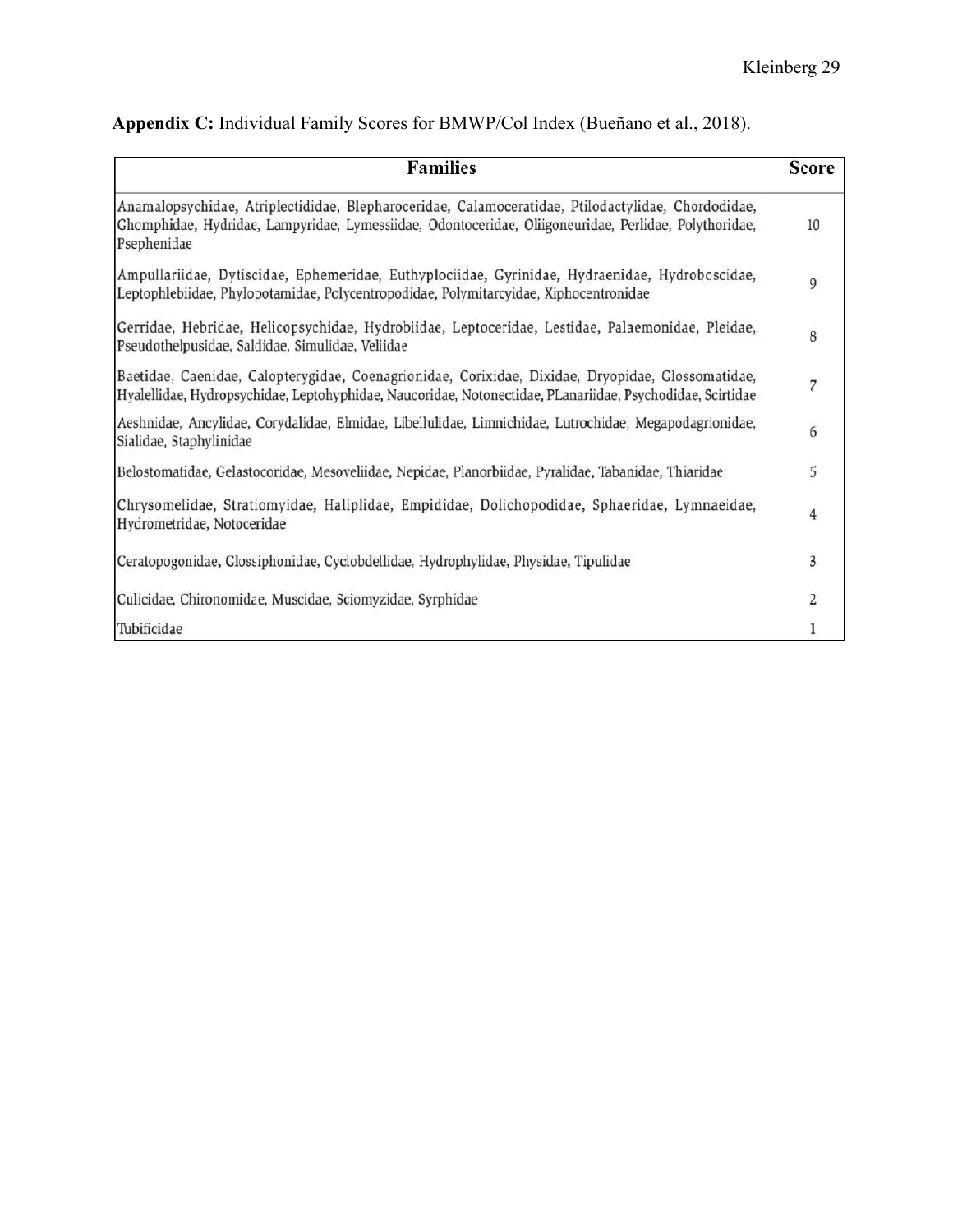**Appendix D:** Photos of Each Order & Order Composition at Each Site.



Order Diptera Family Tipulidae



Order Ephemeroptera Family Baetidae



Order Trichoptera Family Hydropsychidae



Order Coleoptera Family Elmidae



Order Odonata Family Aeshnidae







Order Isopoda<br>
Order Gastropoda<br>
The Handburg of Participate of Participate of Participate of Participate of Participate of Participate of Participate of Participate of Participate of Participate of Participate of Particip Family Physidae



Order Haplotaxida Order Lepidoptera



Order Plecoptera Family Perlidae



Order Crustacea Family Hyalellidae



Order Decapoda Family Brachyura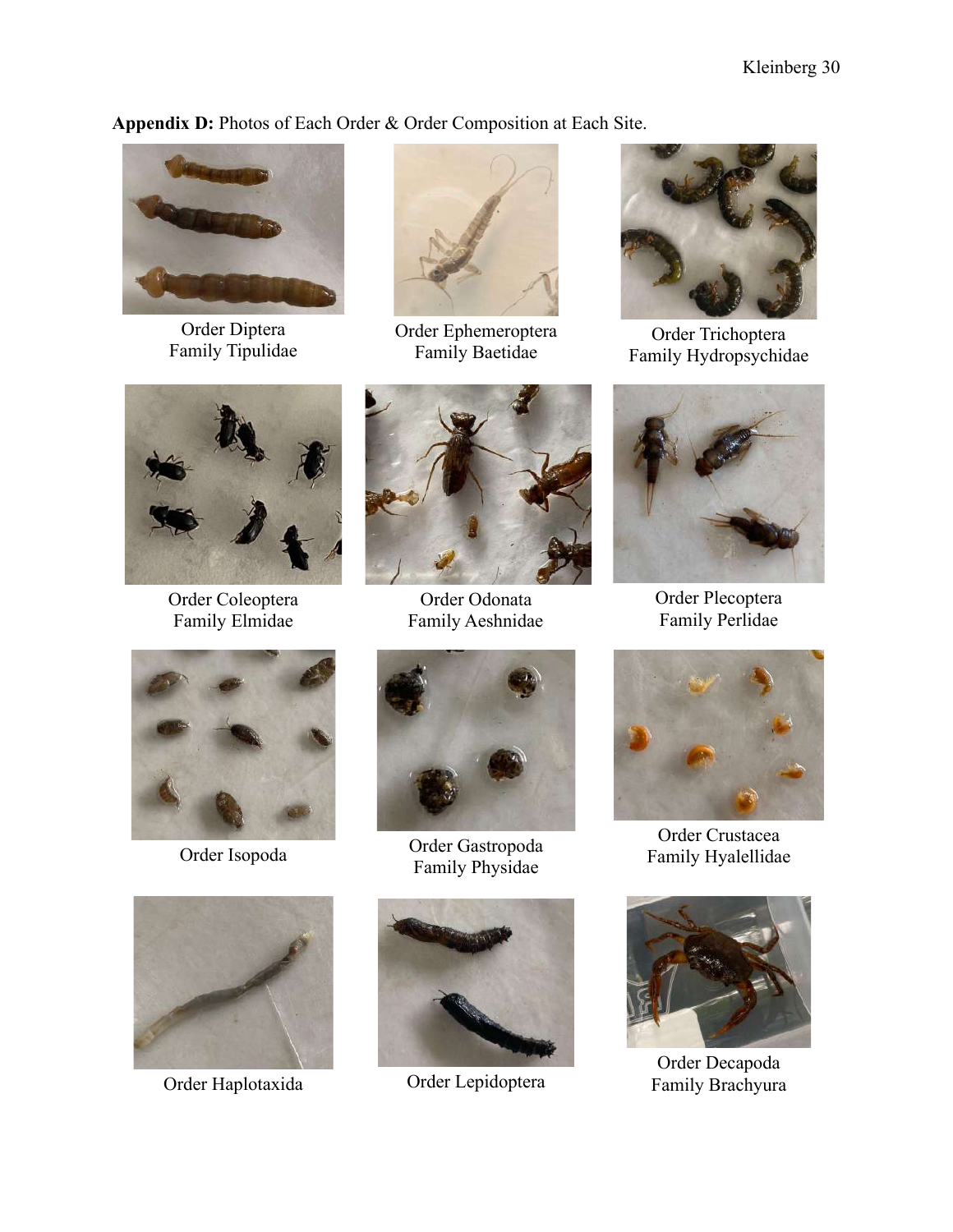



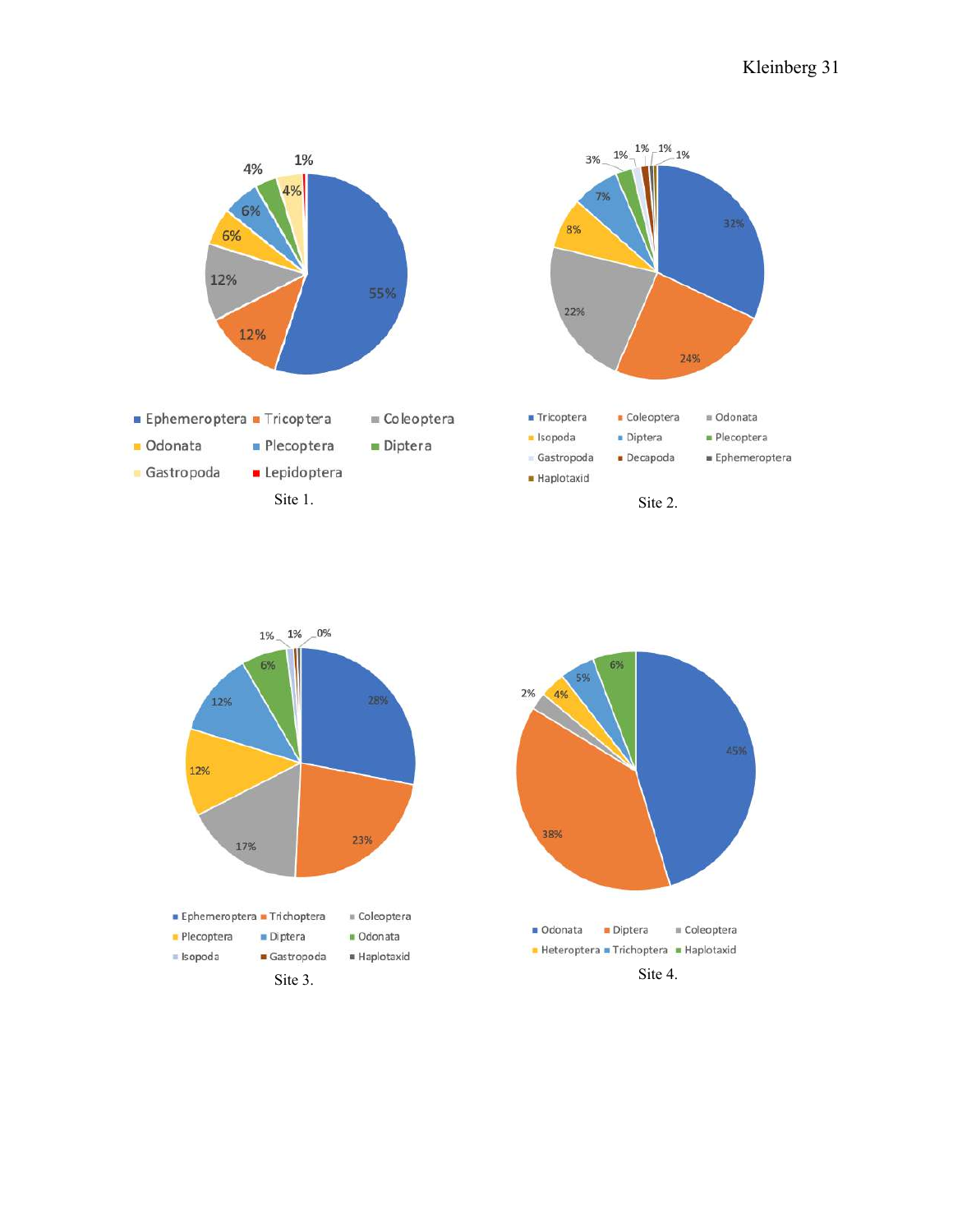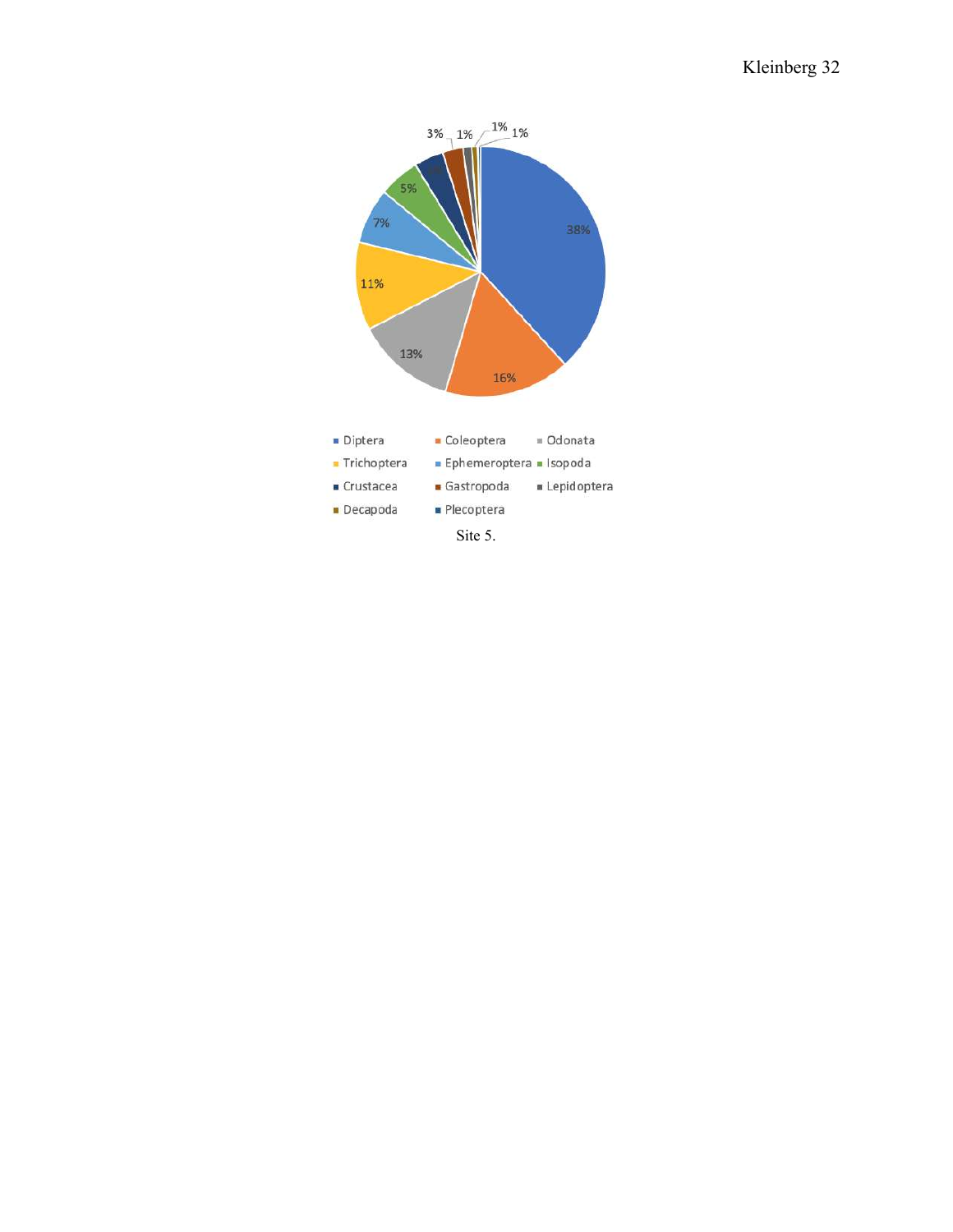| Site 1.           |                |  |
|-------------------|----------------|--|
| Family            | Count          |  |
| Leptohyphidae     | 83             |  |
| Hydropsychidae    | 13             |  |
| Elmidae           | 12             |  |
| Baetidae          | 10             |  |
| Perlidae          | 10             |  |
| Ptilodactylidae   | 8              |  |
| Physidae          | 7              |  |
| Gomphidae         | $\overline{5}$ |  |
| Tipulidae         | $\overline{4}$ |  |
| Calamoceratidae   | $\overline{c}$ |  |
| Polythoridae      | $\overline{3}$ |  |
| Hydrobiosidae     | $\overline{3}$ |  |
| Leptoceridae      | $\overline{c}$ |  |
| Empididae         | $\overline{2}$ |  |
| Dytiscidae        | 1              |  |
| Aeshnidae         | 1              |  |
| Calopterygidae    |                |  |
| Polycentropodidae |                |  |

Site 4.

**Family** Chironomidae Gomphidae Aeshnidae Tipulidae Hydropsychidae 4 Tubificidae 4 Veliidae Libellulidae Ptilodactylidae Simuliidae Dolichopodidae Coenagrionidae Polythoridae Calopterygidae Enchytraeidae

|  |  | <b>Appendix E:</b> Family Composition at Each Site. |  |
|--|--|-----------------------------------------------------|--|
|--|--|-----------------------------------------------------|--|

| Site 2.                 |  |  |  |
|-------------------------|--|--|--|
| Count                   |  |  |  |
| 49                      |  |  |  |
| 43                      |  |  |  |
| 24                      |  |  |  |
| 11                      |  |  |  |
| 8                       |  |  |  |
| 4                       |  |  |  |
| $\overline{c}$          |  |  |  |
| $\overline{c}$          |  |  |  |
| $\overline{\mathbf{c}}$ |  |  |  |
| $\bar{2}$               |  |  |  |
| $\overline{2}$          |  |  |  |
| $\mathbf{1}$            |  |  |  |
| 1                       |  |  |  |
| 1                       |  |  |  |
| 1                       |  |  |  |
| 1                       |  |  |  |
| 1                       |  |  |  |
|                         |  |  |  |
|                         |  |  |  |

| ٧<br>I |  |
|--------|--|

Ancylidae 1 Brachyura 2

**Family Count** 38 34  $24$ 

> $\overline{21}$ **19**  $\overline{14}$  $\overline{10}$  $\overline{10}$

|                         | $S$ lle J.      |                         |
|-------------------------|-----------------|-------------------------|
| Count                   | Family          | Cou                     |
| 19                      | Simuliidae      | 38                      |
| 17                      | Tipulidae       | 34                      |
| 17                      | Polythoridae    | 24                      |
| 12                      | Hydropsychidae  | 24                      |
| $\overline{4}$          | Chironomidae    | 23                      |
| $\overline{4}$          | Scirtidae       | 21                      |
| $\overline{\mathbf{3}}$ | <b>Baetidae</b> | 19                      |
| $\overline{2}$          | Styloniscidae   | 14                      |
| $\overline{c}$          | Libellulidae    | 10                      |
| $\mathbf{1}$            | Hyalellidae     | 10                      |
| $\mathbf{1}$            | Dytiscidae      | 7                       |
| 1                       | Hydrophilidae   | 6                       |
| 1                       | Physidae        | 6                       |
| 1                       | Calamoceratidae | 6                       |
| 1                       | Elmidae         | 5                       |
|                         | Dixidae         | $\overline{\mathbf{3}}$ |
|                         | Blepharoceridae | $\overline{2}$          |
|                         | Chironomidae    | $\overline{2}$          |
|                         | Ceratopogonidae | $\mathbf{1}$            |
|                         | Culicidae       | $\mathbf{1}$            |
|                         | Curculionidae   | $\mathbf{1}$            |
|                         | Staphylinidae   | 1                       |
|                         | Perlidae        | $\mathbf{1}$            |

| Site 3.         |                |
|-----------------|----------------|
| Family          | Count          |
| Leptohyphidae   | 42             |
| Hydropsychidae  | 33             |
| Perlidae        | <u>25</u>      |
| Tipulidae       | 19             |
| Elmidae         | 18             |
| Baetidae        | 9              |
| Chironomidae    | 9              |
| Gomphidae       | $\overline{7}$ |
| Calamoceratidae | 6              |
| Ptilodactylidae | 6              |
| Scirtidae       | 5              |
| Oligoneuriidae  | 5              |
| Polythoridae    | $\overline{4}$ |
| Lampyridae      | $\overline{3}$ |
| Hydrobiosidae   | $\overline{3}$ |
| Philopotamidae  | $\overline{2}$ |
| Leptoceridae    | $\overline{2}$ |
| Aeshnidae       | $\overline{2}$ |
| Hydroscaphidae  | $\mathbf{1}$   |
| Dytiscidae      | $\mathbf{1}$   |
| Dixidae         | 1              |
| Leptophlebiidae | $\mathbf{1}$   |
| Planorbidae     | 1              |
| Tubificidae     | 1              |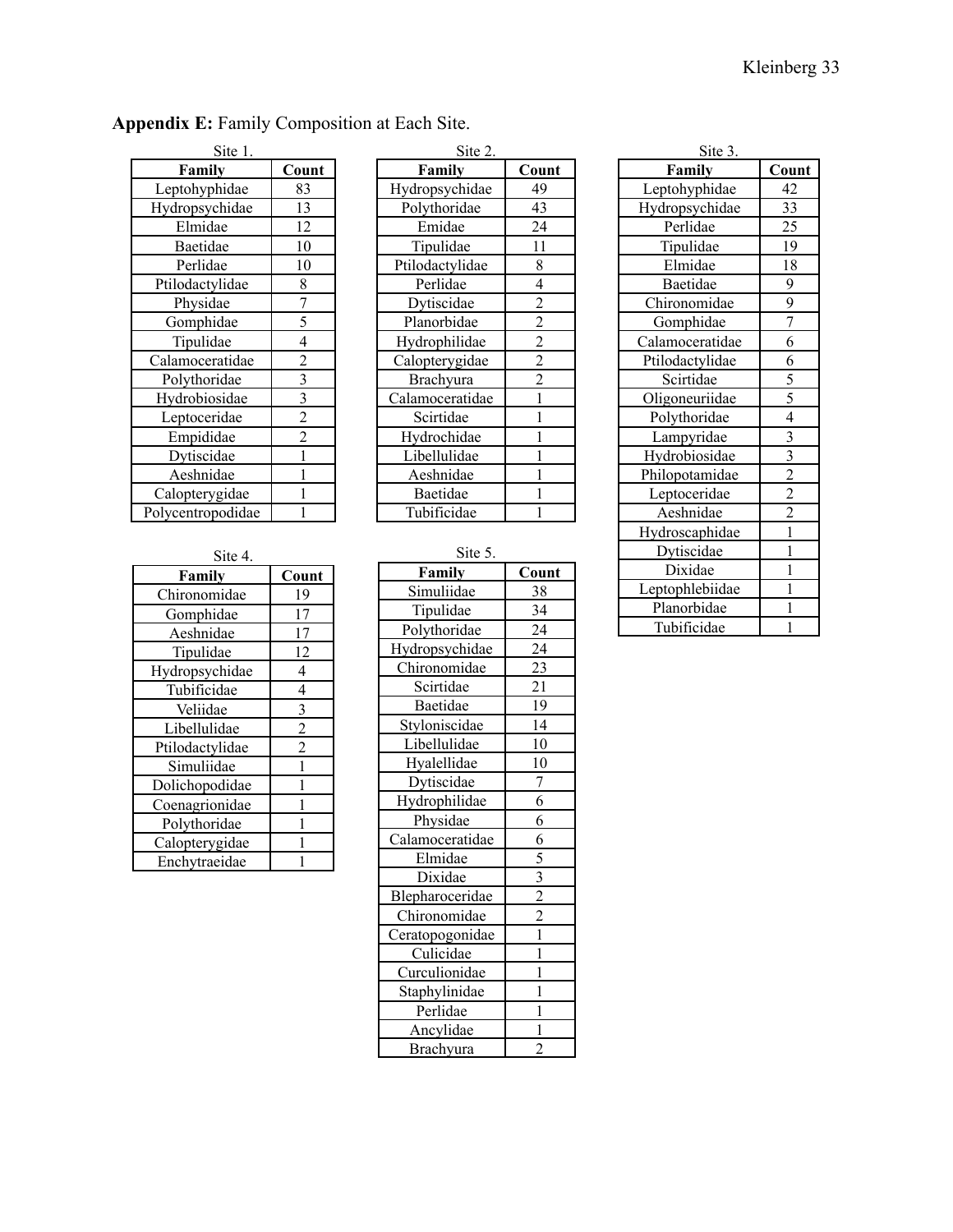| <b>Site 1 Families</b> | Score          |
|------------------------|----------------|
| Leptohyphidae          | 7              |
| Hydropsychidae         | 5              |
| Elmidae                | 5              |
| Baetidae               | $\overline{4}$ |
| Perlidae               | 10             |
| Ptilodactylidae        | 5              |
| Physidae               | 3              |
| Gomphidae              | 8              |
| Tipulidae              | 5              |
| Calamoceratidae        | 10             |
| Polythoridae           | 10             |
| Hydrobiosidae          | 8              |
| Leptoceridae           | 8              |
| Empididae              | 4              |
| Dytiscidae             | 3              |
| Aeshnidae              | 6              |
| Calopterygidae         | 8              |
| Polycentropodidae      | 8              |
| ABI                    | 117            |

| <b>Appendix F:</b> ABI Calculations for Each Site. |  |  |
|----------------------------------------------------|--|--|
|----------------------------------------------------|--|--|

| <b>Site 2 Families</b> | <b>Score</b>     |
|------------------------|------------------|
| Hydropsychidae         | 5                |
| Polythoridae           | 10               |
| Emidae                 | 5                |
| Tipulidae              | 5                |
| Ptilodactylidae        | 5                |
| Perlidae               | 10               |
| Dytiscidae             | 3                |
| Planorbidae            | 3                |
| Hydrophilidae          | 3                |
| Calopterygidae         | 8                |
| Brachyura              | $\overline{0}$   |
| Calamoceratidae        | 10               |
| Scirtidae              | 5                |
| Hydrochidae            | $\overline{0}$   |
| Libellulidae           | 6                |
| Aeshnidae              | 6                |
| Baetidae               | $\overline{4}$   |
| Tubificidae            | $\boldsymbol{0}$ |
| ABI                    | 88               |

| <b>Site 3 Families</b> | <u>Score</u>   |
|------------------------|----------------|
| Leptohyphidae          | 7              |
| Hydropsychidae         | 5              |
| Perlidae               | 10             |
| Tipulidae              | 5              |
| Elmidae                | 5              |
| Baetidae               | $\overline{4}$ |
| Chironomidae           | $\overline{c}$ |
| Gomphidae              | 8              |
| Calamoceratidae        | 10             |
| Ptilodactylidae        | $\overline{5}$ |
| Scirtidae              | 5              |
| Oligoneuriidae         | 10             |
| Polythoridae           | 10             |
| Lampyridae             | 5              |
| Hydrobiosidae          | 8              |
| Philopotamidae         | 8              |
| Leptoceridae           | 8              |
| Aeshnidae              | 6              |
| Hydroscaphidae         | $\overline{0}$ |
| Dytiscidae             | 3              |
| Dixidae                | 4              |
| Leptophlebiidae        | 10             |
| Planorbidae            | 3              |
| Tubificidae            | $\theta$       |
| ABI                    | 141            |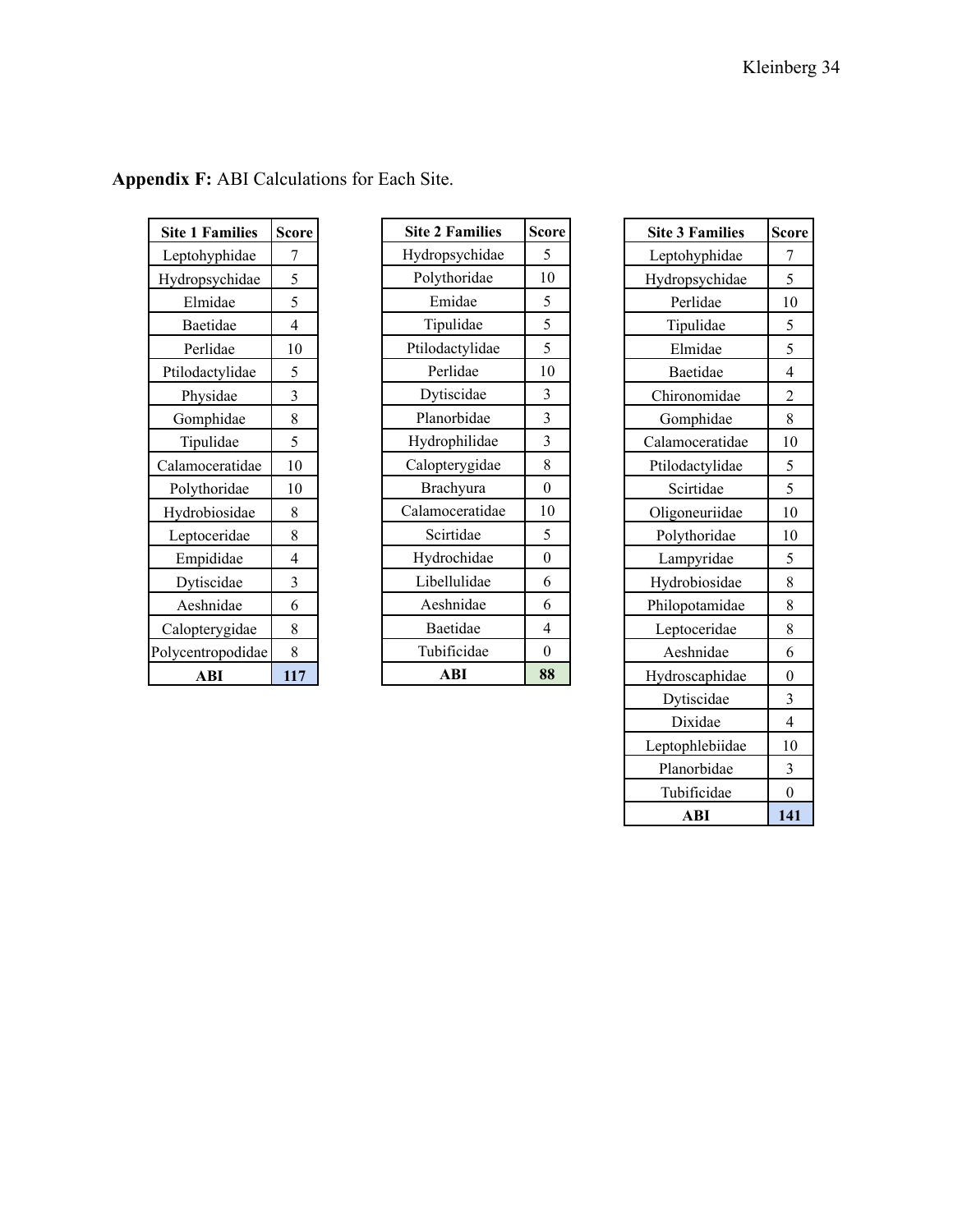| <b>Site 4 Families</b> | <b>Score</b>   |
|------------------------|----------------|
| Chironomidae           | 2              |
| Gomphidae              | 8              |
| Aeshnidae              | 6              |
| Tipulidae              | 5              |
| Hydropsychidae         | 5              |
| Tubificidae            | $\overline{0}$ |
| Veliidae               | 5              |
| Libellulidae           | 6              |
| Ptilodactylidae        | 5              |
| Simuliidae             | 5              |
| Dolichopodidae         | $\overline{4}$ |
| Coenagrionidae         | 6              |
| Polythoridae           | 10             |
| Calopterygidae         | 8              |
| Enchytraeidae          | $\theta$       |
| ABI                    | 75             |

| <b>Site 5 Families</b> | <b>Score</b>            |
|------------------------|-------------------------|
| Simuliidae             | $\frac{5}{1}$           |
| Tipulidae              | 5                       |
| Polythoridae           | 10                      |
| Hydropsychidae         | 5                       |
| Chironomidae           | $\frac{1}{2}$           |
| Scirtidae              | 5                       |
| Baetidae               | $\overline{4}$          |
| Styloniscidae          | $\overline{0}$          |
| Libellulidae           | 6                       |
| Hyalellidae            | 6                       |
| Dytiscidae             | $\overline{\mathbf{3}}$ |
| Hydrophilidae          | 3                       |
| Physidae               | $\overline{\mathbf{3}}$ |
| Calamoceratidae        | 10                      |
| Elmidae                | 5                       |
| Dixidae                | $\overline{4}$          |
| Blepharocidae          | 10                      |
| Chironomidae           | $\overline{c}$          |
| Ceratopogonidae        | $\overline{4}$          |
| Culicidae              | $\overline{c}$          |
| Curculionidae          | $\overline{0}$          |
| Staphylinidae          | 3                       |
| Perlidae               | 10                      |
| Ancylidae              | $\boldsymbol{0}$        |
| Brachyura              | $\theta$                |
| ABI                    | 107                     |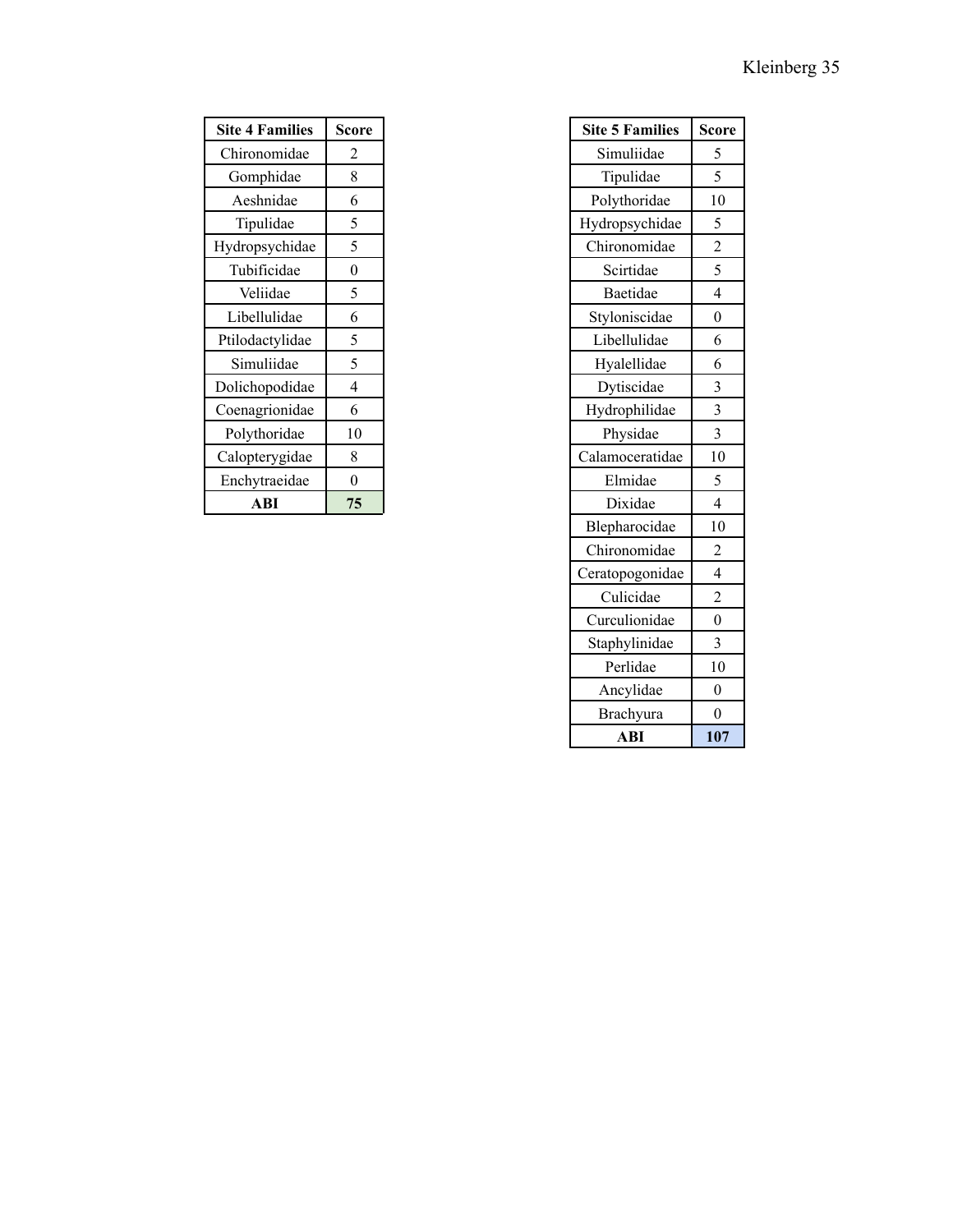| <b>Site 1 Families</b> | Score          |
|------------------------|----------------|
| Leptohyphidae          | 7              |
| Hydropsychidae         | 7              |
| Elmidae                | 6              |
| Baetidae               | 7              |
| Perlidae               | 10             |
| Ptilodactylidae        | 10             |
| Physidae               | 3              |
| Gomphidae              | 10             |
| Tipulidae              | 3              |
| Calamoceratidae        | 10             |
| Polythoridae           | 10             |
| Hydrobiosidae          | $\overline{0}$ |
| Leptoceridae           | 8              |
| Empididae              | 4              |
| Dytiscidae             | 9              |
| Aeshnidae              | 6              |
| Calopterygidae         | 7              |
| Polycentropodidae      | 9              |
| <b>BMWP/Col</b>        | 126            |

| Appendix G: BMWP/Col Calculations for Each Site. |
|--------------------------------------------------|
|--------------------------------------------------|

| <b>Site 2 Families</b> | <b>Score</b>   |
|------------------------|----------------|
| Hydropsychidae         | 7              |
| Polythoridae           | 10             |
| Emidae                 | 6              |
| Tipulidae              | 3              |
| Ptilodactylidae        | 10             |
| Perlidae               | 10             |
| Dytiscidae             | 9              |
| Planorbidae            | 5              |
| Hydrophilidae          | 3              |
| Calopterygidae         | 7              |
| Brachyura              | $\overline{0}$ |
| Calamoceratidae        | 10             |
| Scirtidae              | 7              |
| Hydrochidae            | $\overline{0}$ |
| Libellulidae           | 6              |
| Aeshnidae              | 6              |
| Baetidae               | 7              |
| Tubificidae            | 1              |
| <b>BMWP/Col</b>        | 107            |

| <b>Site 3 Families</b> | Score            |
|------------------------|------------------|
| Leptohyphidae          | 7                |
| Hydropsychidae         | 7                |
| Perlidae               | 10               |
| Tipulidae              | 3                |
| Elmidae                | 6                |
| Baetidae               | 7                |
| Chironomidae           | $\overline{2}$   |
| Gomphidae              | 10               |
| Calamoceratidae        | 10               |
| Ptilodactylidae        | 10               |
| Scirtidae              | 7                |
| Oligoneuriidae         | 10               |
| Polythoridae           | 10               |
| Lampyridae             | 10               |
| Hydrobiosidae          | $\boldsymbol{0}$ |
| Philopotamidae         | $\overline{0}$   |
| Leptoceridae           | 8                |
| Aeshnidae              | 6                |
| Hydroscaphidae         | $\overline{0}$   |
| Dytiscidae             | 9                |
| Dixidae                | 7                |
| Leptophlebiidae        | 9                |
| Planorbidae            | 5                |
| Tubificidae            | $\mathbf{1}$     |
| <b>BMWP/Col</b>        | 154              |